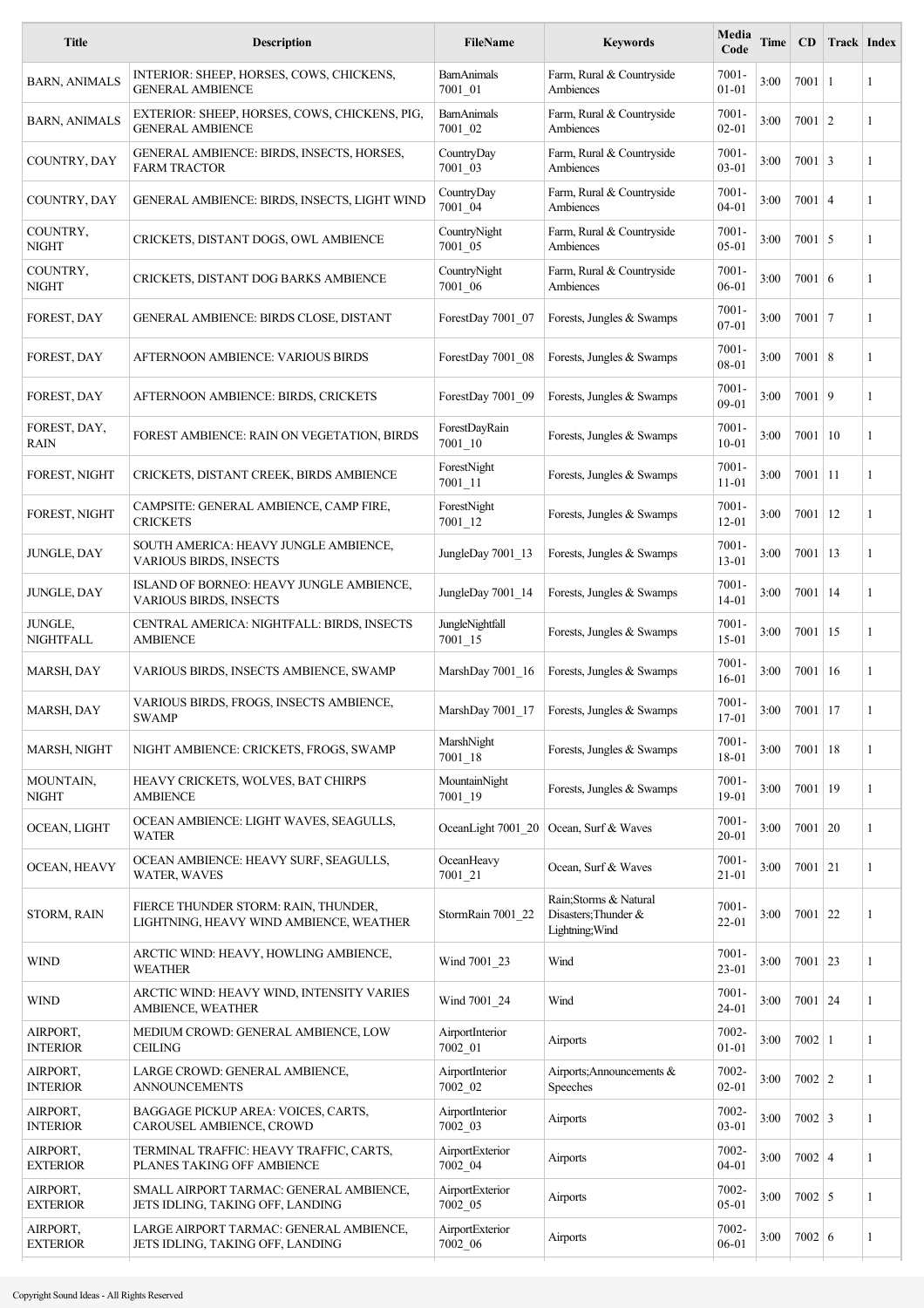| AIRPORT, JET                 | INTERIOR: INFLIGHT, CRUISING SPEED,<br>ANNOUNCEMENTS AT BEGINNING AMBIENCE,<br><b>AIRPLANE</b> | AirportJet 7002 07              | Passenger Jets                                            | 7002-<br>$07-01$   | 3:00 | $7002$   7       | 1            |
|------------------------------|------------------------------------------------------------------------------------------------|---------------------------------|-----------------------------------------------------------|--------------------|------|------------------|--------------|
| <b>ARCADE</b>                | GENERAL AMBIENCE: ELECTRONIC VIDEO GAMES,<br>PINBALL MACHINE                                   | Arcade 7002_08                  | Amusement Parks & Arcades                                 | 7002-<br>08-01     | 3:00 | $7002$ 8         | 1            |
| <b>BALLROOM</b>              | LARGE BALLROOM: HEAVY CROWD, DISHES, LIGHT<br><b>MUSIC AMBIENCE</b>                            | Ballroom 7002_09                | Theaters & Cinemas                                        | 7002-<br>09-01     | 3:00 | $7002$ 9         | 1            |
| <b>BANK</b>                  | GENERAL AMBIENCE: FOOTSTEPS, VOICES,<br><b>CLERICAL SOUNDS</b>                                 | Bank 7002 10                    | <b>Banks</b>                                              | 7002-<br>$10 - 01$ | 3:00 | 7002   10        | 1            |
| <b>BANK</b>                  | GENERAL AMBIENCE: LIGHT VOICES, PAPER<br>STAMPING, OTHER CLERICAL SOUNDS                       | Bank 7002 11                    | <b>Banks</b>                                              | 7002-<br>$11 - 01$ | 3:00 | $7002$   11      | 1            |
| <b>BAR, MEDIUM</b>           | <b>GENERAL AMBIENCE: MEDIUM CROWD, SMALLER</b><br><b>BAR, BUSY</b>                             | <b>BarMedium</b><br>$7002 - 12$ | Bars & Pubs                                               | 7002-<br>$12 - 01$ | 3:00 | $7002$   12      | 1            |
| <b>BAR, MEDIUM</b>           | GENERAL AMBIENCE: MEDIUM CROWD, MEDIUM<br><b>SIZE BAR</b>                                      | <b>BarMedium</b><br>$7002 - 13$ | Bars & Pubs                                               | 7002-<br>13-01     | 3:00 | $7002$   13      | 1            |
| <b>BAR, MEDIUM</b>           | GENERAL AMBIENCE: MEDIUM CROWD, MEDIUM<br><b>SIZE BAR</b>                                      | <b>BarMedium</b><br>$7002 - 14$ | Bars & Pubs                                               | 7002-<br>$14 - 01$ | 3:00 | $7002$   14      | 1            |
| <b>BAR, LARGE</b>            | GENERAL AMBIENCE: LARGE CROWD, SOME LOW<br><b>LEVEL MUSIC</b>                                  | BarLarge 7002_15                | Bars & Pubs                                               | 7002-<br>15-01     | 3:00 | $7002$   15      | 1            |
| BASKETBALL                   | PROFESSIONAL LEVEL: COURTSIDE, GAME IN<br>PROGRESS AMBIENCE, SPORTS                            | Basketball 7002_16              | Basketball                                                | 7002-<br>$16-01$   | 3:00 | $7002 \mid 16$   | 1            |
| <b>BEACH</b>                 | OCEAN AMBIENCE: LIGHT WAVES, SEAGULLS,<br>CHILDREN PLAYING, WATER                              | Beach 7002 17                   | Harbors & Beaches                                         | 7002-<br>17-01     | 3:00 | $7002$   17      | 1            |
| <b>BILLIARD HALL</b>         | MEDIUM SIZE HALL: GENERAL AMBIENCE, VOICES,<br><b>BILLIARDS, SPORTS</b>                        | BilliardHall 7002_18            | <b>Billiards</b>                                          | 7002-<br>18-01     | 3:00 | $7002$   18      | 1            |
| <b>BOARDROOM</b>             | SMALL MALE GROUP PREPARING FOR A MEETING,<br>GENERAL WALLA AMBIENCE, CROWD                     | Boardroom 7002_19               | Office Ambiences                                          | 7002-<br>19-01     | 3:00 | $7002$   19      | 1            |
| <b>BOWLING</b>               | 10 PIN: GENERAL AMBIENCE, MANY LANES, SPORTS                                                   | Bowling 7002_20                 | Bowling                                                   | 7002-<br>20-01     | 3:00 | $7002$   20      | 1            |
| <b>BOWLING</b>               | 5 PIN: GENERAL AMBIENCE, LIGHT CROWD, SPORTS                                                   | Bowling 7002_21                 | Bowling                                                   | 7002-<br>$21 - 01$ | 3:00 | $7002$ 21        | 1            |
| FAIR,<br><b>AMUSEMENT</b>    | GENERAL AMBIENCE: RIDES, VOICES, CAROUSEL<br>MUSIC, CROWD, PARK                                | FairAmusement<br>7002_22        | Amusement Parks & Arcades                                 | 7002-<br>22-01     | 3:00 | $7002$ 22        | 1            |
| FAIR,<br><b>AMUSEMENT</b>    | GENERAL AMBIENCE: HEAVY CROWD, FAIR GAMES,<br>PARK                                             | FairAmusement<br>$7002 - 23$    | Amusement Parks & Arcades                                 | 7002-<br>23-01     | 3:00 | $7002$ 23        | $\mathbf{1}$ |
| FAIR,<br><b>AGRICULTURAL</b> | GENERAL AMBIENCE: P.A. ANNOUNCER, MEDIUM<br>CROWD, LIGHT APPLAUSE, SOME MUSIC                  | FairAgricultural<br>7002_24     | Amusement Parks &<br>Arcades; Announcements &<br>Speeches | 7002-<br>24-01     | 3:00 | 7002   24        | ı            |
| <b>BUS STATION</b>           | EXTERIOR: PLATFORM AMBIENCE, BUSES IDLING,<br><b>PULLING AWAY</b>                              | BusStation 7003_01              | <b>Bus Stations</b>                                       | 7003-<br>01-01     | 3:00 | $7003 \mid 1$    | 1            |
| <b>BUS STATION</b>           | INTERIOR: SMALL STATION, LIGHT CROWD, TICKET<br><b>WINDOW AMBIENCE</b>                         | BusStation 7003_02              | <b>Bus Stations</b>                                       | 7003-<br>$02 - 01$ | 3:00 | $7003$   2       | 1            |
| <b>BUS STATION</b>           | INTERIOR: LARGE STATION, LIGHT CROWD<br><b>AMBIENCE</b>                                        | BusStation 7003_03              | <b>Bus Stations</b>                                       | 7003-<br>$03 - 01$ | 3:00 | $7003 \mid 3$    | 1            |
| <b>BUS STATION</b>           | INTERIOR: LARGE STATION, MEDIUM CROWD<br>AMBIENCE                                              | BusStation 7003_04              | <b>Bus Stations</b>                                       | 7003-<br>$04 - 01$ | 3:00 | $7003 \mid 4$    | 1            |
| CASINO                       | GENERAL AMBIENCE: GAMES, VOICES                                                                | Casino 7003_05                  | Casinos                                                   | 7003-<br>$05 - 01$ | 3:00 | $7003 \mid 5$    | 1            |
| CITY, LIGHT                  | LARGE CITY: LIGHT AMBIENCE, TRAFFIC                                                            | CityLight 7003_06               | City & Urban Ambiences                                    | 7003-<br>06-01     | 3:00 | 7003   6         | 1            |
| CITY, MEDIUM                 | LARGE CITY: MEDIUM AMBIENCE, FROM TEN<br>STORIES ABOVE, TRAFFIC                                | CityMedium<br>7003_07           | City & Urban Ambiences                                    | 7003-<br>$07 - 01$ | 3:00 | $7003$ 7         | 1            |
| CITY, MEDIUM                 | LARGE CITY: MEDIUM AMBIENCE, TRAFFIC                                                           | CityMedium<br>7003_08           | City & Urban Ambiences                                    | 7003-<br>08-01     | 3:00 | $7003 \,   \, 8$ | 1            |
| CITY, HEAVY                  | LARGE CITY: HEAVY TRAFFIC, PEDESTRIANS,<br>CLOSE PERSPECTIVE AMBIENCE                          | CityHeavy 7003_09               | City & Urban Ambiences                                    | 7003-<br>09-01     | 3:00 | 7003   9         | 1            |
| CITY, HEAVY                  | LARGE CITY: BUSY DOWNTOWN SIDEWALK, HEAVY<br>PEDESTRIANS, TRAFFIC AMBIENCE                     | CityHeavy 7003_10               | City & Urban Ambiences                                    | 7003-<br>$10 - 01$ | 3:00 | 7003   10        | 1            |
| CITY, HEAVY                  | TRAFFIC JAM: HEAVY HORNS AMBIENCE                                                              | CityHeavy 7003 11               | City & Urban Ambiences                                    | 7003-<br>$11 - 01$ | 3:00 | $7003$   11      | 1            |
| CITY, SMALL                  | SMALL TOWN: TRAFFIC, STEAM TRAIN WHISTLE,<br><b>CHURCH BELLS AMBIENCE</b>                      | CitySmall 7003 12               | City & Urban Ambiences                                    | 7003-<br>$12 - 01$ | 3:00 | $7003$   12      | 1            |
| CITY, HIGHWAY                | HIGHWAY TRAFFIC: HEAVY, 60 TO 70 MPH<br><b>AMBIENCE</b>                                        | CityHighway<br>$7003 - 13$      | City & Urban Ambiences                                    | 7003-<br>13-01     | 3:00 | 7003   13        | 1            |
|                              |                                                                                                |                                 |                                                           |                    |      |                  |              |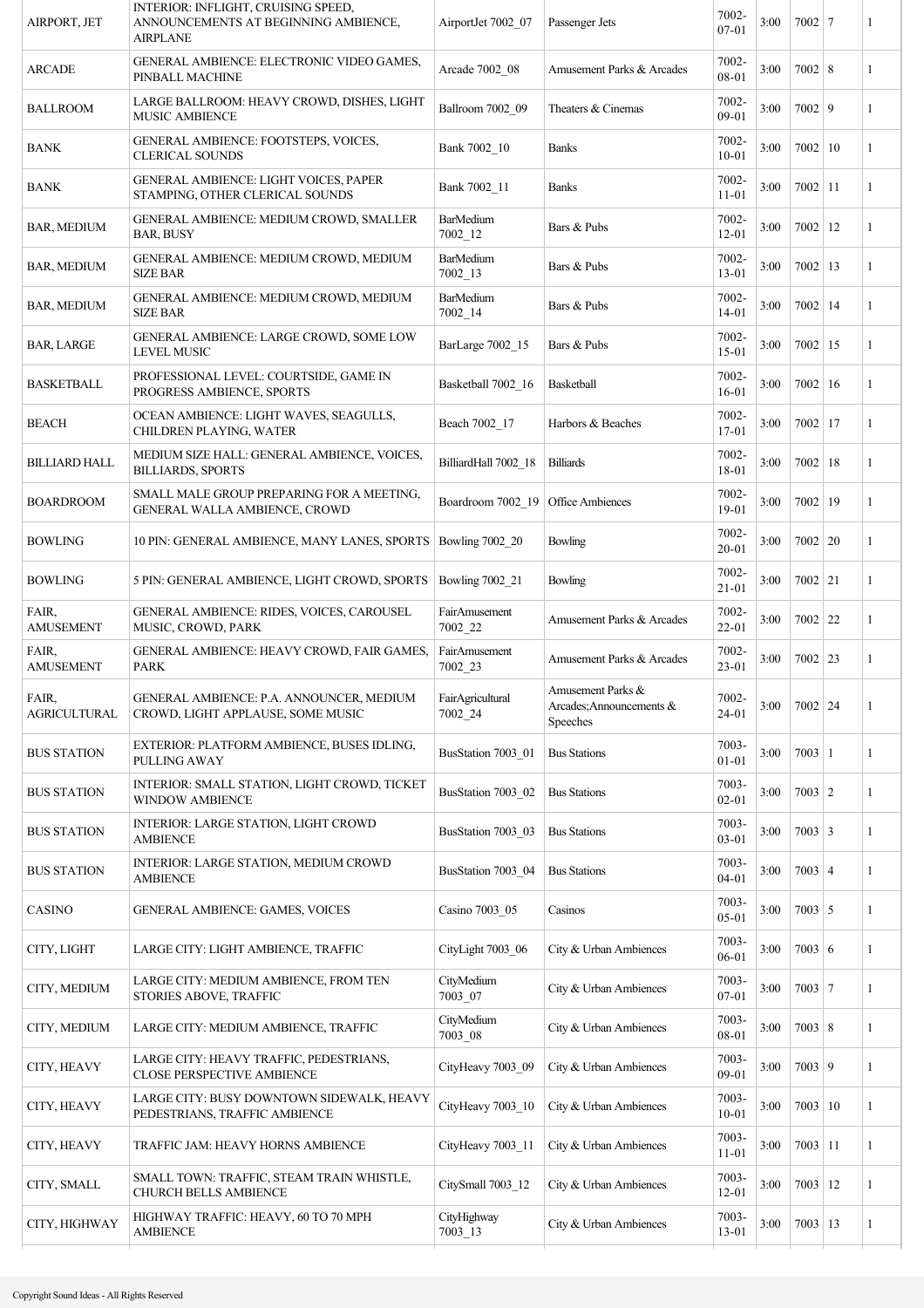| CITY, TRAFFIC,<br>INT.         | CITY TRAFFIC RECORDED FROM THE INTERIOR,<br>HEAVY AUTOS, BUSES AMBIENCE        | CityTrafficInt<br>$7003 - 14$  | <b>Traffic Ambiences</b>                           | 7003-<br>14-01     | 3:00 | $7003 \mid 14$ |     | 1 |
|--------------------------------|--------------------------------------------------------------------------------|--------------------------------|----------------------------------------------------|--------------------|------|----------------|-----|---|
| CITY, TRAFFIC,<br><b>SNOW</b>  | WINTER TRAFFIC: TWO WAY STOP, GENERAL<br><b>AMBIENCE</b>                       | CityTrafficSnow<br>$7003 - 15$ | City & Urban Ambiences                             | 7003-<br>$15-01$   | 3:00 | $7003 \mid 15$ |     | 1 |
| CITY, TRAFFIC,<br><b>WET</b>   | MEDIUM TRAFFIC: HEAVY RAIN, THUNDER<br><b>AMBIENCE, WEATHER</b>                | CityTrafficWet<br>$7003 - 16$  | <b>Traffic Ambiences</b>                           | 7003-<br>16-01     | 3:00 | $7003 \mid 16$ |     | 1 |
| CONSTRUCTION,<br><b>LIGHT</b>  | HOUSE CONSTRUCTION: HAMMERING, SAWING,<br>ETC. AMBIENCE                        | ConstructionLight<br>7003 17   | Construction & Demolition<br>Ambiences             | 7003-<br>17-01     | 3:00 | $7003$   17    |     | 1 |
| CONSTRUCTION,<br><b>HEAVY</b>  | INDUSTRIAL CONSTRUCTION: HEAVY MACHINERY,<br>SAWING, HAMMERING AMBIENCE        | ConstructionHeavy<br>7003 18   | Construction & Demolition<br>Ambiences             | 7003-<br>18-01     | 3:00 | 7003           | 18  | 1 |
| CONSTRUCTION,<br><b>LAND</b>   | EXCAVATION: GENERAL AMBIENCE, HEAVY<br><b>MACHINERY</b>                        | ConstructionLand<br>7003_19    | Construction & Demolition<br>Ambiences             | 7003-<br>19-01     | 3:00 | 7003           | 19  | 1 |
| CONSTRUCTION,<br>DEMO.         | INDUSTRIAL DEMOLITION: GENERAL AMBIENCE,<br>INDUSTRIAL CHISEL, HEAVY MACHINERY | ConstructionDemo<br>7003_20    | Construction & Demolition<br>Ambiences             | 7003-<br>$20 - 01$ | 3:00 | 7003   20      |     | 1 |
| CONSTRUCTION,<br><b>HAMMER</b> | JACKHAMMERS: UNDERGROUND CONSTRUCTION,<br>CONCRETE GARAGE AMBIENCE             | ConstructionHammer<br>7003 21  | Construction & Demolition<br>Ambiences             | 7003-<br>$21 - 01$ | 3:00 | $7003$   21    |     | 1 |
| <b>CONVENTION</b>              | MEDIUM CROWD: STEADY CROWD WALLA<br><b>AMBIENCE</b>                            | Convention 7003_22             | Conventions & Reception Halls                      | 7003-<br>22-01     | 3:00 | $7003$ 22      |     | 1 |
| <b>CONVENTION</b>              | MEDIUM CROWD: WALK THROUGH, LIGHT MUSIC,<br><b>INTENSITY VARIES AMBIENCE</b>   |                                | Convention 7003_23   Conventions & Reception Halls | 7003-<br>23-01     | 3:00 | $7003$   23    |     | 1 |
| <b>CONVENTION</b>              | LARGE CROWD: GENERAL AMBIENCE, DISTANT<br><b>MUSIC</b>                         |                                | Convention 7003 24   Conventions & Reception Halls | 7003-<br>24-01     | 3:00 | 7003   24      |     | 1 |
| CROWD,<br><b>INDOOR</b>        | SMALL CROWD: SMALL ROOM, LIGHT<br><b>CONVERSATION AMBIENCE</b>                 | CrowdIndoor<br>7004 01         | Office Ambiences                                   | 7004-<br>$01 - 01$ | 3:00 | $7004 \mid 1$  |     | 1 |
| CROWD,<br><b>INDOOR</b>        | SMALL CROWD: LARGE ROOM, GENERAL WALLA<br><b>AMBIENCE</b>                      | CrowdIndoor<br>7004 02         | <b>Office Ambiences</b>                            | 7004-<br>$02 - 01$ | 3:00 | $7004$   2     |     | 1 |
| CROWD,<br><b>INDOOR</b>        | MEDIUM CROWD: ADULTS AND CHILDREN,<br><b>GENERAL WALLA AMBIENCE</b>            | CrowdIndoor<br>7004_03         | <b>Office Ambiences</b>                            | 7004-<br>03-01     | 3:00 | $7004 \mid 3$  |     | 1 |
| CROWD,<br><b>INDOOR</b>        | MEDIUM CROWD: ADULTS, HEAVY VOICE WALLA<br><b>AMBIENCE</b>                     | CrowdIndoor<br>7004_04         | <b>Office Ambiences</b>                            | 7004-<br>$04 - 01$ | 3:00 | $7004 \mid 4$  |     | 1 |
| CROWD,<br><b>INDOOR</b>        | MEDIUM CROWD: RECEPTION AREA, HEAVY WALLA<br><b>AMBIENCE</b>                   | CrowdIndoor<br>7004_05         | <b>Office Ambiences</b>                            | 7004-<br>05-01     | 3:00 | $7004 \mid 5$  |     | 1 |
| CROWD,<br><b>INDOOR</b>        | MEDIUM CROWD: CONCRETE FOYER, GENERAL<br>AMBIENCE, INTENSITY VARIES            | CrowdIndoor<br>7004 06         | Office Ambiences                                   | 7004-<br>06-01     | 3:00 | $7004 \mid 6$  |     | 1 |
| CROWD,<br><b>INDOOR</b>        | MEDIUM CROWD: FOYER, GENERAL AMBIENCE                                          | CrowdIndoor<br>7004 07         | <b>Office Ambiences</b>                            | 7004-<br>07-01     | 3:00 | $7004$ 7       |     | 1 |
| CROWD,<br><b>INDOOR</b>        | MEDIUM CROWD: GENERAL AMBIENCE                                                 | CrowdIndoor<br>7004 08         | <b>Office Ambiences</b>                            | 7004-<br>08-01     | 3:00 | $7004$ 8       |     | 1 |
| CROWD,<br><b>INDOOR</b>        | MEDIUM CROWD: GENERAL AMBIENCE, LIGHT<br>WALLA                                 | CrowdIndoor<br>7004 09         | <b>Office Ambiences</b>                            | 7004-<br>09-01     | 3:00 | $7004$ 9       |     | 1 |
| CROWD,<br><b>INDOOR</b>        | LARGE CROWD: HEAVY WALLA AMBIENCE                                              | CrowdIndoor<br>$7004 - 10$     | Office Ambiences                                   | 7004-<br>$10 - 01$ | 3:00 | $7004 \mid 10$ |     | 1 |
| CROWD,<br><b>INDOOR</b>        | LARGE CROWD: WOODEN HALL, CROWD ENTERING<br><b>SEATING AREA AMBIENCE</b>       | CrowdIndoor<br>$7004 - 11$     | Conventions & Reception Halls                      | 7004-<br>$11 - 01$ | 3:00 | $7004$   11    |     | 1 |
| CROWD,<br><b>INDOOR</b>        | LARGE CROWD: ENTERING CATHEDRAL STYLE<br>BUILDING, LOW CROWD AMBIENCE          | CrowdIndoor<br>$7004 - 12$     | Churches                                           | 7004-<br>$12 - 01$ | 3:00 | $7004$   12    |     | 1 |
| CROWD,<br><b>INDOOR</b>        | LARGE CROWD: LARGE OPEN HALL, GENERAL<br><b>AMBIENCE</b>                       | CrowdIndoor<br>7004_13         | Conventions & Reception Halls                      | 7004-<br>13-01     | 3:00 | 7004           | 13  | 1 |
| CROWD,<br><b>INDOOR</b>        | LARGE CROWD: LARGE CONCRETE HALL, ADULTS<br>AND CHILDREN, GENERAL AMBIENCE     | CrowdIndoor<br>7004_14         | Conventions & Reception Halls                      | 7004-<br>14-01     | 3:00 | $7004$   14    |     | 1 |
| CROWD,<br><b>INDOOR</b>        | LARGE CROWD: FILING BY, HEAVY FOOTSTEPS,<br>HARD SURFACE AMBIENCE              | CrowdIndoor<br>7004 15         | Office Ambiences                                   | 7004-<br>15-01     | 3:00 | $7004$   15    |     | 1 |
| CROWD,<br><b>OUTDOOR</b>       | MEDIUM CROWD: GENERAL AMBIENCE                                                 | CrowdOutdoor<br>7004 16        | City & Urban Ambiences                             | 7004-<br>$16 - 01$ | 3:00 | 7004           | -16 | 1 |
| CROWD,<br><b>OUTDOOR</b>       | MEDIUM CROWD: GENERAL AMBIENCE, UNDER<br>CONCRETE OVERHANG                     | CrowdOutdoor<br>7004_17        | City & Urban Ambiences                             | 7004-<br>17-01     | 3:00 | 7004           | 17  | 1 |
| CROWD,<br><b>OUTDOOR</b>       | MEDIUM CROWD: GENERAL AMBIENCE, VOICES,<br><b>FOOTSTEPS</b>                    | CrowdOutdoor<br>$7004 - 18$    | City & Urban Ambiences                             | 7004-<br>18-01     | 3:00 | 7004           | 18  | 1 |
| CROWD,<br><b>OUTDOOR</b>       | LARGE CROWD: ADULTS AND CHILDREN, GENERAL<br><b>AMBIENCE</b>                   | CrowdOutdoor<br>$7004 - 19$    | City & Urban Ambiences                             | 7004-<br>19-01     | 3:00 | $7004$   19    |     | 1 |
| CROWD,<br><b>OUTDOOR</b>       | LARGE CROWD: GENERAL CROWD AMBIENCE,<br><b>HEAVY CITY</b>                      | CrowdOutdoor<br>7004 20        | City & Urban Ambiences                             | 7004-<br>$20 - 01$ | 3:00 | $7004 \mid 20$ |     | 1 |
| CROWD,<br><b>OUTDOOR</b>       | LARGE CROWD: CROWD PASSING BY, HEAVY<br>WALLA, FOOTSTEPS AMBIENCE              | CrowdOutdoor<br>7004_21        | City & Urban Ambiences                             | 7004-<br>$21 - 01$ | 3:00 | $7004$ 21      |     | 1 |
|                                |                                                                                |                                |                                                    |                    |      |                |     |   |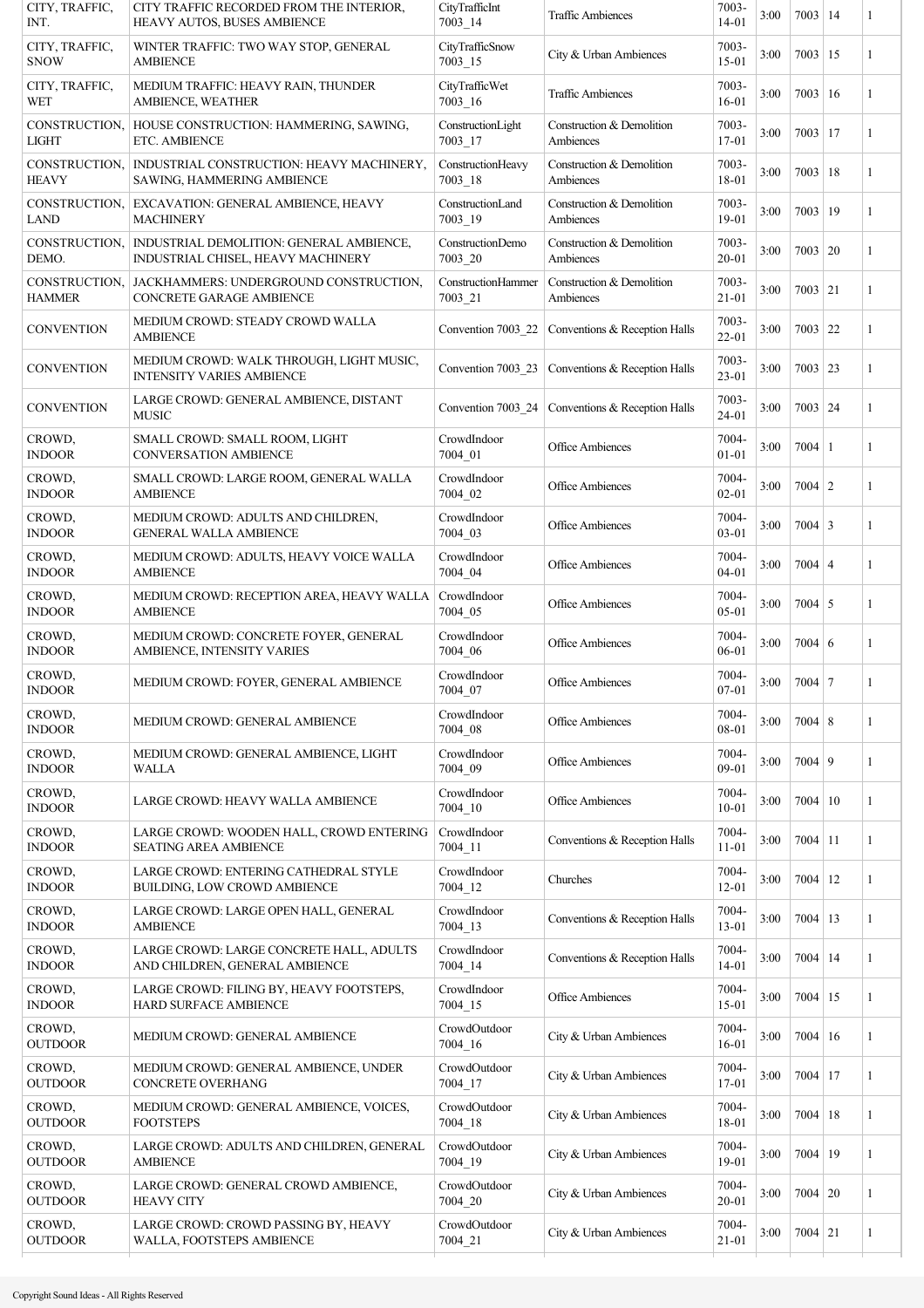| CROWD,<br><b>OUTDOOR</b>             | SKI RESORT: GENERAL AMBIENCE AT THE BOTTOM<br>OF A SKI HILL, SPORTS                         | CrowdOutdoor<br>7004 22          | Farm, Rural & Countryside<br>Ambiences; Skiing &<br>Snowboarding | 7004-<br>$22 - 01$ | 3:00 | $7004$ 22        | 1            |
|--------------------------------------|---------------------------------------------------------------------------------------------|----------------------------------|------------------------------------------------------------------|--------------------|------|------------------|--------------|
| CROWD.<br><b>OUTDOOR</b>             | LARGE CROWD: STREET PARTY: LARGE<br><b>CELEBRATION AMBIENCE</b>                             | CrowdOutdoor<br>7004 23          | Amusement Parks & Arcades                                        | 7004-<br>$23 - 01$ | 3:00 | $7004$ 23        | 1            |
| CROWD.<br><b>OUTDOOR</b>             | LARGE CROWD: STREET PARTY: VICTORY<br>CELEBRATION, HEAVY HORNS, CHEERING<br><b>AMBIENCE</b> | CrowdOutdoor<br>7004 24          | City & Urban Ambiences                                           | 7004-<br>$24 - 01$ | 3:00 | $7004$   24      | 1            |
| CROWD, ANGRY                         | INDOOR: MEDIUM CROWD: PARLIAMENTARY<br><b>DISPUTE AMBIENCE</b>                              | CrowdAngry<br>7005_01            | Angry, Booing, Hissing, Yelling &<br>Disgusted Crowds            | 7005-<br>$01 - 01$ | 3:00 | $7005 \mid 1$    | 1            |
| CROWD,<br><b>CONCERT</b>             | INDOOR: LARGE THEATRE: ENERGETIC CROWD<br>CHEERING FOR AN ENCORE AMBIENCE, THEATER          | CrowdConcert<br>7005 02          | Theaters & Cinemas                                               | 7005-<br>$02 - 01$ | 3:00 | $7005 \mid 2$    | 1            |
| <b>HARBOUR,</b><br><b>MARINA</b>     | SMALL MARINA: GENERAL AMBIENCE: LIGHT<br>BOATS, WATER LAPPING, LOONS, MARINE                | HarbourMarina<br>7005 03         | Harbors & Beaches                                                | 7005-<br>$03 - 01$ | 3:00 | $7005 \mid 3$    | 1            |
| HARBOUR, PORT                        | LARGE PORT: GENERAL AMBIENCE: SHIP HORNS,<br>SEAGULLS, ETC.                                 | HarbourPort<br>7005 04           | Harbors & Beaches                                                | 7005-<br>$04 - 01$ | 3:00 | $7005 \mid 4$    | 1            |
| HOCKEY, ICE                          | INDOOR: ADULTS: GAME AMBIENCE, NO CROWD,<br><b>SPORTS</b>                                   | HockeyIce 7005 05                | Arenas & Stadiums                                                | 7005-<br>05-01     | 3:00 | $7005 \mid 5$    | 1            |
| <b>HOSPITAL</b>                      | NURSES STATION: GENERAL AMBIENCE, P.A.<br><b>ANNOUNCEMENTS</b>                              | Hospital 7005_06                 | Hospital<br>Ambiences; Announcements &<br>Speeches               | 7005-<br>06-01     | 3:00 | $7005 \mid 6$    | 1            |
| <b>HOSPITAL</b>                      | NURSES STATION: GENERAL AMBIENCE, NO<br><b>ANNOUNCEMENTS</b>                                | Hospital 7005 07                 | <b>Hospital Ambiences</b>                                        | 7005-<br>07-01     | 3:00 | $7005$   7       | 1            |
| <b>HOSPITAL</b>                      | INTENSIVE CARE ROOM: HEART MONITOR,<br>VENTILATOR, E. E. G. AMBIENCE                        | Hospital 7005_08                 | Hospital Ambiences; Hospital,<br>Medical & Dental Equipment      | 7005-<br>08-01     | 3:00 | $7005 \,   \, 8$ | 1            |
| HOUSEHOLD,<br><b>KITCHEN</b>         | KITCHEN AMBIENCE: RINSING DISHES, LOADING<br>DISHWASHER, TURNING ON                         | HouseholdKitchen<br>7005_09      | Kitchen & Dining Room                                            | 7005-<br>09-01     | 3:00 | 7005 9           | 1            |
| HOUSEHOLD,<br><b>DINING RM.</b>      | GENERAL DISH NOISE AT DINNER TABLE AMBIENCE                                                 | HouseholdDiningRm<br>$7005 - 10$ | Kitchen & Dining Room                                            | 7005-<br>$10 - 01$ | 3:00 | $7005 \mid 10$   | 1            |
| INDUSTRY,<br><b>SAWMILL</b>          | <b>INDOOR: GENERAL AMBIENCE</b>                                                             | IndustrySawmill<br>7005 11       | Industries & Factories                                           | 7005-<br>$11 - 01$ | 3:00 | $7005$   11      | 1            |
| <b>INDUSTRY,</b><br><b>STEELYARD</b> | <b>EXTERIOR: GENERAL AMBIENCE</b>                                                           | IndustrySteelyard<br>7005 12     | Industries & Factories                                           | 7005-<br>$12 - 01$ | 3:00 | $7005$   12      | 1            |
| INDUSTRY,<br><b>WINERY</b>           | <b>BOTTLING AREA: GENERAL AMBIENCE</b>                                                      | IndustryWinery<br>7005 13        | Industries & Factories                                           | 7005-<br>$13 - 01$ | 3:00 | $7005$   13      | 1            |
| LAUNDROMAT,<br><b>WASHERS</b>        | WASHING AREA: COIN SLOTS, LOADING, WASHING<br><b>AMBIENCE DRYERS</b>                        | LaundromatWashers<br>$7005 - 14$ | Shops & Stores                                                   | 7005-<br>$14 - 01$ | 3:00 | $7005$   14      | 1            |
| LAUNDROMAT,<br><b>DRYERS</b>         | DRYING AREA: COIN SLOTS, DRYERS RUNNING<br><b>AMBIENCE, WASHERS</b>                         | LaundromatDryers<br>$7005 - 15$  | Miscellaneous Industry,<br>Machinery & Tools                     | 7005-<br>$15-01$   | 3:00 | $7005$ 15        | 1            |
| <b>LIBRARY</b>                       | QUIET LIBRARY: LIGHT VOICES AMBIENCE                                                        | Library 7005_16                  | Libraries, Museums & Art<br>Galleries                            | 7005-<br>$16 - 01$ | 3:00 | $7005 \mid 16$   | 1            |
| <b>LOBBY</b>                         | HOTEL LOBBY: MEDIUM CROWD, VOICES,<br>TELEPHONE, ELEVATOR BELL AMBIENCE                     | Lobby 7005 17                    | <b>Hotel Ambiences</b>                                           | 7005-<br>17-01     | 3:00 | $7005$   17      | 1            |
| <b>LOBBY</b>                         | HOTEL LOBBY: MEDIUM CROWD: VOICES, LIGHT<br><b>MUSIC AMBIENCE</b>                           | Lobby 7005_18                    | <b>Hotel Ambiences</b>                                           | 7005-<br>18-01     | 3:00 | $7005$   18      | 1            |
| <b>MARKET</b>                        | INDOOR: MEDIUM CROWD: GENERAL AMBIENCE                                                      | Market 7005 19                   | Markets & Bazaars                                                | 7005-<br>19-01     | 3:00 | $7005$   19      | 1            |
| <b>MARKET</b>                        | OUTDOOR: MEDIUM CROWD: GENERAL AMBIENCE                                                     | Market 7005 20                   | Markets & Bazaars                                                | 7005-<br>$20 - 01$ | 3:00 | $7005$ 20        | 1            |
| <b>OFFICE FOYER</b>                  | LARGE OFFICE FOYER: HARD SURFACE,<br>FOOTSTEPS, LIGHT VOICES AMBIENCE                       | OfficeFoyer<br>7005_21           | <b>Office Ambiences</b>                                          | 7005-<br>$21 - 01$ | 3:00 | $7005$ 21        | 1            |
| OFFICE FOYER                         | LARGE OFFICE FOYER: FOOTSTEPS, VOICES,<br><b>ELEVATOR BELLS AMBIENCE</b>                    | OfficeFoyer<br>7005 22           | Office Ambiences                                                 | 7005-<br>22-01     | 3:00 | $7005$ 22        | $\mathbf{1}$ |
| <b>PARADE</b>                        | VARIOUS BANDS PASSING, GENERAL CROWD<br><b>WALLA AMBIENCE</b>                               | Parade 7005_23                   | Marching Bands, Military &<br>Parade Music                       | 7005-<br>$23 - 01$ | 3:00 | $7005$ 23        | 1            |
| <b>PARADE</b>                        | NO MUSIC, CROWD APPLAUSE AND CHEERING,<br>VARIOUS HORNS, SIRENS AMBIENCE                    | Parade 7005_24                   | Cheering Medium Outdoor<br>Crowds                                | 7005-<br>24-01     | 3:00 | $7005$ 24        | 1            |
| PARK, CITY                           | AFTERNOON AMBIENCE: BIRDS, CRICKETS,<br>PLAYGROUND                                          | ParkCity 7006_01                 | City & Urban Ambiences                                           | 7006-<br>$01 - 01$ | 3:00 | $7006 \mid 1$    | 1            |
| PARK, CITY                           | CHILDREN PLAYING IN THE DISTANCE AMBIENCE,<br>PLAYGROUND                                    | ParkCity 7006 02                 | City & Urban Ambiences                                           | 7006-<br>$02 - 01$ | 3:00 | $7006 \mid 2$    | 1            |
| PARKING LOT                          | SHOPPING PLAZA: GENERAL AMBIENCE, BUSY<br>PARKING LOT                                       | ParkingLot 7006_03               | <b>Traffic Ambiences</b>                                         | 7006-<br>$03 - 01$ | 3:00 | $7006 \mid 3$    | 1            |
| PARKING LOT                          | UNDERGROUND PARKING GARAGE: GENERAL<br><b>AMBIENCE</b>                                      | ParkingLot 7006_04               | <b>Traffic Ambiences</b>                                         | 7006-<br>$04 - 01$ | 3:00 | $7006 \mid 4$    | 1            |
|                                      |                                                                                             |                                  |                                                                  |                    |      |                  |              |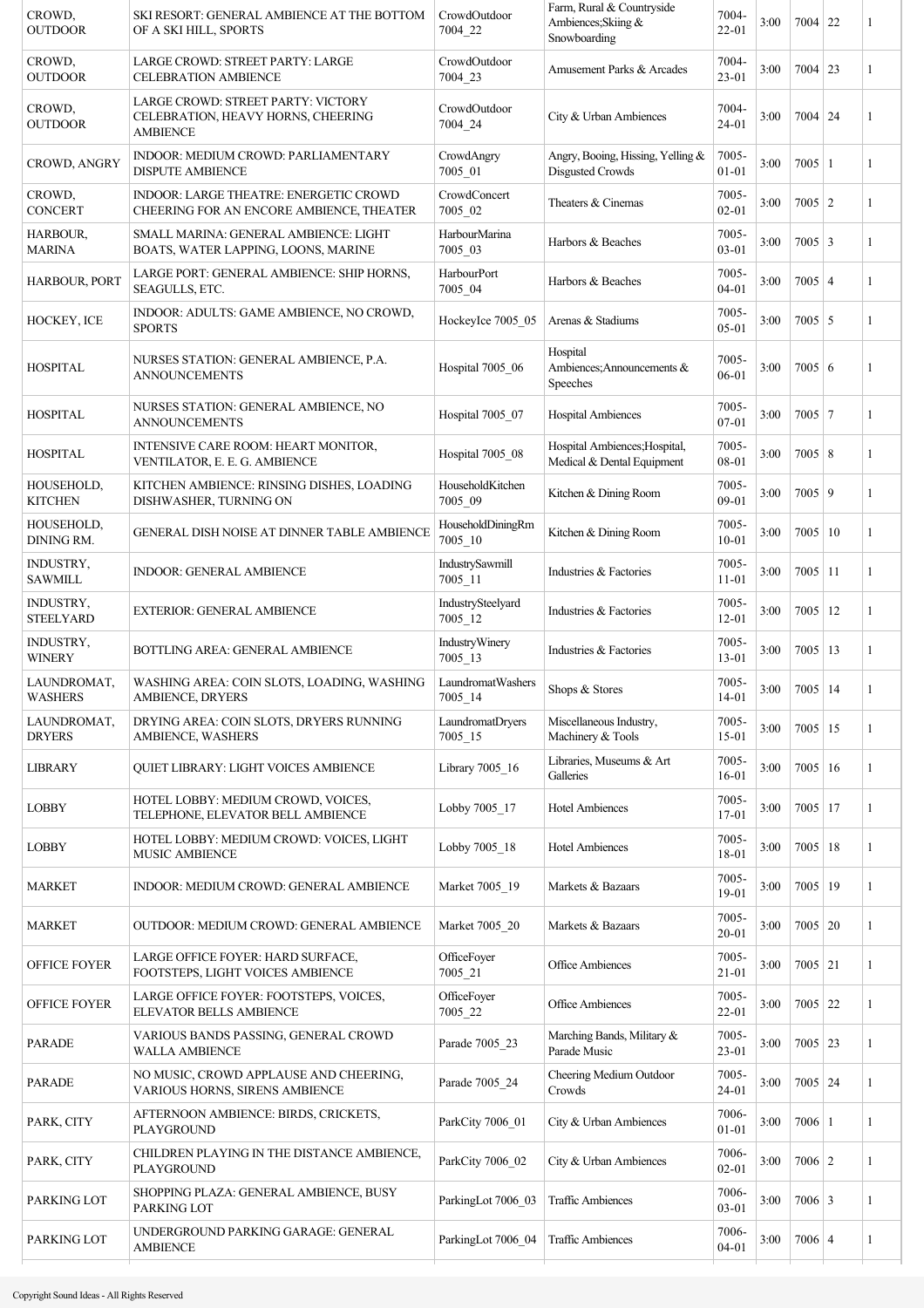| PARTY, CROWD                 | INDOOR: MEDIUM ADULT CROWD: PARTY<br>AMBIENCE, HEAVY WALLA                                     | PartyCrowd<br>7006 05           | Excited, Surprised, Amazed &<br>Positive Crowds                     | 7006-<br>$05-01$   | 3:00 | $7006 \mid 5$    | 1            |
|------------------------------|------------------------------------------------------------------------------------------------|---------------------------------|---------------------------------------------------------------------|--------------------|------|------------------|--------------|
| PARTY, CROWD                 | INDOOR: MEDIUM ADULT CROWD: PARTY<br>AMBIENCE, HEAVY WALLA, LAUGHTER                           | PartyCrowd<br>7006_06           | Excited, Surprised, Amazed &<br>Positive Crowds; Laughing<br>Crowds | 7006-<br>06-01     | 3:00 | $7006 \mid 6$    | 1            |
| PARTY, CROWD                 | INDOOR: HOUSE PARTY, ADULTS, VOICES,<br><b>LAUGHTER AMBIENCE</b>                               | PartyCrowd<br>7006_07           | Excited, Surprised, Amazed &<br>Positive Crowds; Laughing<br>Crowds | 7006-<br>$07 - 01$ | 3:00 | $7006$   7       | 1            |
| PARTY, CROWD                 | INDOOR: HOUSE PARTY, ADULTS, VOICES,<br>LAUGHTER, MUSIC AMBIENCE                               | PartyCrowd<br>7006 08           | Excited, Surprised, Amazed &<br>Positive Crowds; Laughing<br>Crowds | 7006-<br>08-01     | 3:00 | $7006 \,   \, 8$ | 1            |
| PARTY, CROWD                 | INDOOR: CHILDREN: PARTY AMBIENCE, LARGE<br><b>OPEN ROOM</b>                                    | PartyCrowd<br>7006 09           | Children Only Crowds                                                | 7006-<br>09-01     | 3:00 | 7006 9           | 1            |
| PLAYGROUND                   | PLAYGROUND: LARGE GATHERING OF CHILDREN<br>PLAYING AMBIENCE, SCHOOL                            | Playground 7006_10              | Schools & Playgrounds                                               | 7006-<br>$10 - 01$ | 3:00 | 7006 10          | $\mathbf{1}$ |
| PLAYGROUND                   | PLAYGROUND: GRAVEL SURFACE, GENERAL<br>AMBIENCE, SCHOOL                                        | Playground 7006_11              | Schools & Playgrounds                                               | 7006-<br>$11 - 01$ | 3:00 | $7006$   11      | 1            |
| <b>PLAYGROUND</b>            | SCHOOLYARD: CHILDREN PLAYING, SCHOOL<br><b>BUZZER AMBIENCE</b>                                 | Playground 7006 12              | Schools & Playgrounds                                               | 7006-<br>$12 - 01$ | 3:00 | $7006$   12      | 1            |
| RESIDENTIAL,<br><b>DAY</b>   | MORNING: VARIOUS BIRDS, NO TRAFFIC AMBIENCE                                                    | ResidentialDay<br>7006_13       | Farm, Rural & Countryside<br>Ambiences                              | 7006-<br>13-01     | 3:00 | $7006$   13      | 1            |
| RESIDENTIAL,<br><b>DAY</b>   | MORNING: VARIOUS BIRDS, NO TRAFFIC AMBIENCE                                                    | ResidentialDay<br>7006_14       | Farm, Rural & Countryside<br>Ambiences                              | 7006-<br>$14 - 01$ | 3:00 | $7006 \mid 14$   | 1            |
| RESIDENTIAL,<br>DAY          | EARLY EVENING: GENERAL AMBIENCE, BIRDS,<br>CRICKETS, AUTOS                                     | ResidentialDay<br>7006_15       | Farm, Rural & Countryside<br>Ambiences                              | 7006-<br>$15 - 01$ | 3:00 | 7006   15        | 1            |
| RESIDENTIAL,<br><b>NIGHT</b> | GENERAL AMBIENCE: CRICKETS, DISTANT TRAFFIC                                                    | ResidentialNight<br>7006_16     | Farm, Rural & Countryside<br>Ambiences                              | 7006-<br>$16 - 01$ | 3:00 | 7006 16          | 1            |
| RESIDENTIAL,<br><b>NIGHT</b> | GENERAL AMBIENCE: HEAVY INSECTS, DISTANT<br>TRAFFIC, CRICKETS                                  | ResidentialNight<br>$7006 - 17$ | Farm, Rural & Countryside<br>Ambiences                              | 7006-<br>17-01     | 3:00 | 7006 17          | 1            |
| RESIDENTIAL,<br><b>NIGHT</b> | VARIOUS DOGS BARKING AMBIENCE, ANIMAL                                                          | ResidentialNight<br>7006 18     | Farm, Rural & Countryside<br>Ambiences                              | 7006-<br>18-01     | 3:00 | $7006$   18      | 1            |
| <b>RESTAURANT</b>            | COFFEE SHOP: SMALL CROWD AMBIENCE                                                              | Restaurant 7006 19              | Restaurants, Cafes & Cafeterias                                     | 7006-<br>19-01     | 3:00 | $7006$   19      | $\mathbf{1}$ |
| <b>RESTAURANT</b>            | <b>FAST FOOD: ORDER COUNTER: VOICES, CASH</b><br>REGISTERS AMBIENCE, CROWD                     | Restaurant 7006 20              | Restaurants, Cafes & Cafeterias                                     | 7006-<br>$20 - 01$ | 3:00 | $7006 \mid 20$   | 1            |
| <b>RESTAURANT</b>            | <b>FAST FOOD: ORDER COUNTER: VOICES, CASH</b><br>REGISTERS AMBIENCE, CROWD                     | Restaurant 7006 21              | Restaurants, Cafes & Cafeterias                                     | 7006-<br>$21 - 01$ | 3:00 | $7006 \mid 21$   | 1            |
| <b>RESTAURANT</b>            | MEDIUM CROWD: GENERAL AMBIENCE                                                                 | Restaurant 7006 22              | Restaurants, Cafes & Cafeterias                                     | 7006-<br>$22 - 01$ | 3:00 | $7006$ 22        | 1            |
| <b>RESTAURANT</b>            | LARGE CROWD: GENERAL AMBIENCE                                                                  | Restaurant 7006 23              | Restaurants, Cafes & Cafeterias                                     | 7006-<br>$23 - 01$ | 3:00 | $7006$ 23        | 1            |
| ROOM TONE,<br><b>HOUSE</b>   | EMPTY HOUSE: KITCHEN, GRANDFATHER CLOCK<br><b>TICKING AMBIENCE</b>                             | RoomToneHouse<br>7006_24        | Room Tones                                                          | 7006-<br>24-01     | 3:00 | $7006$ 24        | 1            |
| ROOM TONE,<br><b>SMALL</b>   | SMALL ROOM: COMPUTER RUNNING AMBIENCE                                                          | RoomToneSmall<br>7007_01        | Room Tones                                                          | 7007-<br>$01 - 01$ | 3:00 | $7007$   1       | 1            |
| ROOM TONE,<br><b>SMALL</b>   | SMALL STORAGE ROOM: AIR CONDITIONER<br><b>RUNNING AMBIENCE</b>                                 | RoomToneSmall<br>7007_02        | Room Tones                                                          | 7007-<br>$02 - 01$ | 3:00 | $7007$   2       | 1            |
| ROOM TONE,<br><b>MEDIUM</b>  | MEDIUM THEATRE: VENTILATION NOISE<br>AMBIENCE, THEATER                                         | RoomToneMedium<br>7007_03       | Room Tones                                                          | 7007-<br>$03 - 01$ | 3:00 | $7007 \mid 3$    | 1            |
| ROOM TONE,<br><b>MEDIUM</b>  | MEDIUM CONFERENCE ROOM: VENTILATION NOISE<br><b>AMBIENCE</b>                                   | RoomToneMedium<br>7007_04       | Room Tones                                                          | 7007-<br>$04 - 01$ | 3:00 | $7007 \mid 4$    | 1            |
| ROOM TONE,<br>LARGE          | LARGE BALLROOM: VENTILATION NOISE<br><b>AMBIENCE</b>                                           | RoomToneLarge<br>7007_05        | Room Tones                                                          | 7007-<br>$05 - 01$ | 3:00 | $7007 \mid 5$    | 1            |
| ROOM TONE,<br>LARGE          | LARGE UNDERGROUND GARAGE: LIGHT AND<br><b>GENERATOR HUM AMBIENCE</b>                           | RoomToneLarge<br>7007_06        | Room Tones                                                          | 7007-<br>06-01     | 3:00 | 7007 6           | 1            |
| ROOM TONE,<br>LARGE          | LARGE SCHOOL GYMNASIUM: LIGHT HUM AND<br><b>VENTILATION AMBIENCE</b>                           | RoomToneLarge<br>7007 07        | Room Tones                                                          | 7007-<br>$07 - 01$ | 3:00 | $7007$ 7         | 1            |
| SCHOOL,<br><b>ELEMENTARY</b> | ELEMENTARY SCHOOL CLASSROOM: GENERAL<br>AMBIENCE, HEAVY VOICE WALLA, CHILDREN,<br><b>CROWD</b> | SchoolElementary<br>7007_08     | Schools & Playgrounds                                               | 7007-<br>08-01     | 3:00 | $7007 \,   \, 8$ | 1            |
| SCHOOL,<br><b>ELEMENTARY</b> | ELEMENTARY SCHOOL HALLWAY: GENERAL<br>AMBIENCE, HEAVY VOICE WALLA, CHILDREN,<br><b>CROWD</b>   | SchoolElementary<br>7007_09     | Schools & Playgrounds                                               | 7007-<br>09-01     | 3:00 | $7007$   9       | 1            |
| SCHOOL,<br><b>ELEMENTARY</b> | ELEMENTARY SCHOOL GYMNASIUM: CHILDREN<br>GATHERING PRIOR TO SCHOOL ASSEMBLY<br>AMBIENCE, CROWD | SchoolElementary<br>$7007 - 10$ | Schools & Playgrounds                                               | 7007-<br>$10 - 01$ | 3:00 | 7007 10          | 1            |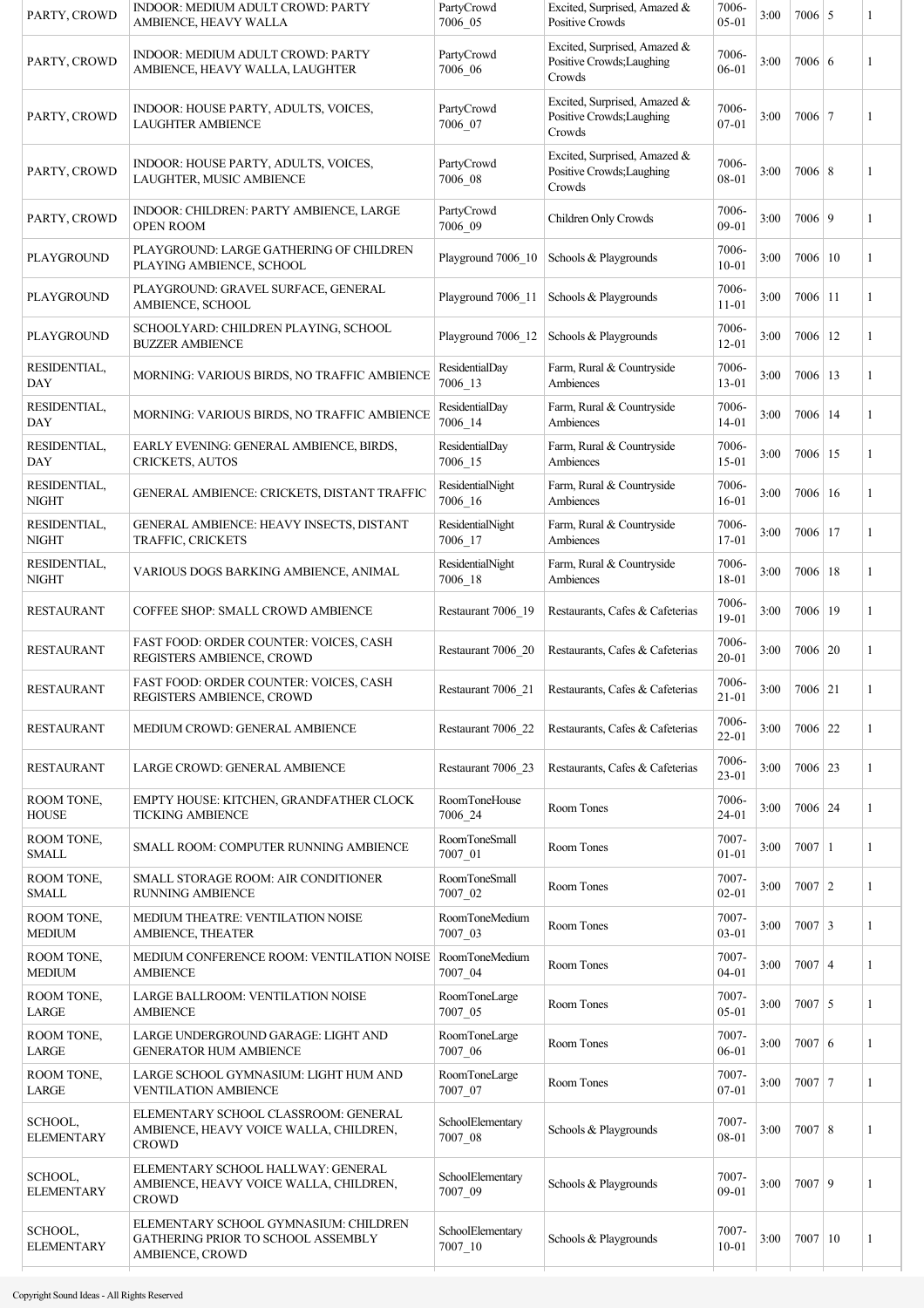| SCHOOL,<br><b>ELEMENTARY</b>     | ELEMENTARY SCHOOL GYMNASIUM: CHILDREN<br>PLAYING FLOOR HOCKEY AMBIENCE, CROWD,<br><b>SPORTS</b> | SchoolElementary<br>$7007 - 11$ | Schools & Playgrounds                                   | 7007-<br>$11 - 01$ | 3:00 | $7007$   11 |    | 1 |
|----------------------------------|-------------------------------------------------------------------------------------------------|---------------------------------|---------------------------------------------------------|--------------------|------|-------------|----|---|
| SCHOOL, HIGH                     | HIGH SCHOOL LIBRARY: GENERAL AMBIENCE,<br>GROUP CONVERSATIONS, CROWD                            |                                 | SchoolHigh 7007_12 Schools & Playgrounds                | 7007-<br>$12 - 01$ | 3:00 | $7007$   12 |    | 1 |
| SCHOOL, HIGH                     | HIGH SCHOOL CAFETERIA: GENERAL AMBIENCE<br>DURING LUNCH HOUR, CROWD                             |                                 | SchoolHigh 7007_13   Schools & Playgrounds              | 7007-<br>13-01     | 3:00 | $7007$   13 |    | 1 |
| SCHOOL,<br><b>UNIVERSITY</b>     | UNIVERSITY LOUNGE AREA: GENERAL AMBIENCE,<br>HEAVY VOICE WALLA, CROWD                           | SchoolUniversity<br>$7007 - 14$ | Schools & Playgrounds                                   | 7007-<br>$14 - 01$ | 3:00 | $7007$   14 |    | 1 |
| SCHOOL,<br><b>UNIVERSITY</b>     | UNIVERSITY LECTURE HALL: LARGE WOODEN<br>HALL, GENERAL AMBIENCE, CROWD                          | SchoolUniversity<br>$7007 - 15$ | Schools & Playgrounds                                   | 7007-<br>$15-01$   | 3:00 | $7007$   15 |    | 1 |
| SCHOOL,<br><b>UNIVERSITY</b>     | UNIVERSITY LECTURE HALL: MEDIUM GROUP<br>PREPARING FOR LECTURE AMBIENCE, CROWD                  | SchoolUniversity<br>$7007 - 16$ | Schools & Playgrounds                                   | 7007-<br>16-01     | 3:00 | $7007$   16 |    | 1 |
| <b>SERVICE</b><br><b>STATION</b> | LARGE STATION: DEALERSHIP STYLE, GENERAL<br><b>AMBIENCE</b>                                     | ServiceStation<br>7007 17       | Industries & Factories; Gas &<br>Service Station        | 7007-<br>17-01     | 3:00 | $7007$   17 |    | 1 |
| <b>SERVICE</b><br><b>STATION</b> | SMALL STATION: GENERAL AMBIENCE, HOIST,<br>BELL, WELDING, ETC.                                  | ServiceStation<br>$7007 - 18$   | Industries & Factories; Gas &<br><b>Service Station</b> | 7007-<br>18-01     | 3:00 | $7007$   18 |    | 1 |
| <b>SKATING, ICE</b>              | LARGE INDOOR ARENA: LARGE CROWD ICE<br>SKATING, NO MUSIC AMBIENCE, SPORTS                       | SkatingIce 7007 19              | Arenas & Stadiums; Ice Hockey &<br>Ice Skating          | 7007-<br>19-01     | 3:00 | 7007        | 19 | 1 |
| <b>STADIUM</b>                   | LARGE CROWD FILING INTO STADIUM, PROGRAM<br><b>BARKER AMBIENCE</b>                              | Stadium 7007_20                 | Arenas & Stadiums                                       | 7007-<br>$20 - 01$ | 3:00 | 7007   20   |    | 1 |
| <b>STADIUM</b>                   | LARGE CROWD FILING OUT OF STADIUM<br><b>CORRIDOR AMBIENCE</b>                                   | Stadium 7007_21                 | Arenas & Stadiums                                       | 7007-<br>$21 - 01$ | 3:00 | $7007$ 21   |    | 1 |
| <b>STADIUM</b>                   | CORRIDOR: LARGE CROWD: GENERAL AMBIENCE                                                         | Stadium 7007_22                 | Arenas & Stadiums                                       | 7007-<br>22-01     | 3:00 | $7007$ 22   |    | 1 |
| <b>STADIUM</b>                   | <b>GENERAL SEATING AREA: STADIUM AMBIENCE</b><br>FROM SEAT, CROWD                               | Stadium 7007_23                 | Arenas & Stadiums                                       | 7007-<br>23-01     | 3:00 | $7007$ 23   |    | 1 |
| <b>STADIUM</b>                   | STADIUM: LARGE CROWD: GENERAL AMBIENCE                                                          | Stadium 7007 24                 | Arenas & Stadiums                                       | 7007-<br>24-01     | 3:00 | $7007$   24 |    | 1 |
| <b>STOCK</b><br><b>EXCHANGE</b>  | TRADING FLOOR: GENERAL AMBIENCE, CROWD                                                          | StockExchange<br>7008_01        | Office Ambiences                                        | 7008-<br>01-01     | 3:00 | $7008$   1  |    | 1 |
| STORE, SMALL                     | CONVENIENCE STORE: GENERAL AMBIENCE, CASH<br>REGISTER, VOICES, CROWD                            | StoreSmall 7008_02              | Shops & Stores                                          | 7008-<br>$02 - 01$ | 3:00 | $7008$   2  |    | 1 |
| STORE, SMALL                     | SMALL MEAT SHOP: GENERAL AMBIENCE, CASH<br>REGISTER, VOICES, CROWD                              | StoreSmall 7008_03              | Shops & Stores                                          | 7008-<br>$03 - 01$ | 3:00 | $7008$ 3    |    | 1 |
| STORE.<br><b>GROCERY</b>         | CHECK OUT: MEDIUM CROWD: REGISTERS, VOICES,<br><b>CARTS AMBIENCE</b>                            | <b>StoreGrocery</b><br>7008_04  | Shops & Stores                                          | 7008-<br>$04 - 01$ | 3:00 | $7008$ 4    |    | 1 |
| STORE,<br><b>DEPARTMENT</b>      | BUSY DEPARTMENT STORE: REGISTER, VOICES,<br>FOOTSTEPS AMBIENCE, CROWD                           | StoreDepartment<br>7008_05      | Shops & Stores                                          | 7008-<br>05-01     | 3:00 | $7008$ 5    |    | 1 |
| STORE,<br><b>DEPARTMENT</b>      | BUSY DEPARTMENT STORE: HEAVY CROWD<br>WALLA, FOOTSTEPS, LIGHT MUSIC AMBIENCE                    | StoreDepartment<br>7008_06      | Shops & Stores                                          | 7008-<br>06-01     | 3:00 | 7008   6    |    | 1 |
| STORE, MALL                      | SMALL MALL: GENERAL AMBIENCE, BUSY, CROWD,<br><b>SHOPPING</b>                                   | StoreMall 7008 07               | Shops & Stores                                          | 7008-<br>07-01     | 3:00 | $7008$   7  |    | 1 |
| STORE, MALL                      | LARGE MALL: GENERAL AMBIENCE, LIGHT CROWD,<br><b>SHOPPING</b>                                   | StoreMall 7008 08               | Shops & Stores                                          | 7008-<br>08-01     | 3:00 | $7008$ 8    |    | 1 |
| STORE, MALL                      | LARGE MALL: GENERAL AMBIENCE, HEAVY<br><b>CROWD, SHOPPING</b>                                   | StoreMall 7008 09               | Shops & Stores                                          | 7008-<br>09-01     | 3:00 | 7008 9      |    | 1 |
| <b>SUBWAY</b>                    | INTERIOR: TICKET COUNTER: VOICES, TURNSTILES<br>AMBIENCE, TRAIN                                 | Subway 7008 10                  | <b>Subway Stations; Turnstiles</b>                      | 7008-<br>$10 - 01$ | 3:00 | $7008$   10 |    | 1 |
| <b>SUBWAY</b>                    | PLATFORM AREA: GENERAL AMBIENCE, TRAINS,<br>FOOTSTEPS, LIGHT VOICES                             | Subway 7008_11                  | <b>Subway Stations</b>                                  | 7008-<br>$11 - 01$ | 3:00 | 7008 11     |    | 1 |
| <b>SUBWAY</b>                    | <b>INTERIOR OF TRAIN: TRAVELLING BETWEEN STOPS</b><br><b>AMBIENCE</b>                           | Subway 7008_12                  | <b>Train Station Ambiences</b>                          | 7008-<br>$12 - 01$ | 3:00 | 7008   12   |    | 1 |
| <b>SWIMMING</b><br><b>POOL</b>   | INDOOR: COMMUNITY POOL, CHILDREN PLAYING<br>AMBIENCE, WATER, SPORTS                             | SwimmingPool<br>7008_13         | Swimming & Water Sports                                 | 7008-<br>13-01     | 3:00 | 7008   13   |    | 1 |
| <b>SWIMMING</b><br><b>POOL</b>   | OUTDOOR: COMMUNITY POOL, CHILDREN<br>PLAYING AMBIENCE, WATER, SPORTS                            | SwimmingPool<br>$7008 - 14$     | Swimming & Water Sports                                 | 7008-<br>14-01     | 3:00 | 7008   14   |    | 1 |
| <b>SWIMMING</b><br><b>POOL</b>   | OUTDOOR: RESIDENTIAL POOL, ADULTS AND<br>CHILDREN PLAYING AMBIENCE, WATER, SPORTS               | SwimmingPool<br>7008_15         | Swimming & Water Sports                                 | 7008-<br>$15 - 01$ | 3:00 | $7008$   15 |    | 1 |
| <b>SYMPHONY</b>                  | LARGE CROWD ENTERING THEATRE, ORCHESTRA<br>TUNING AMBIENCE, THEATER                             | Symphony 7008 16                | Theaters & Cinemas                                      | 7008-<br>$16 - 01$ | 3:00 | $7008$   16 |    | 1 |
| <b>SYMPHONY</b>                  | LARGE ORCHESTRA TUNING AND PRACTISING, NO<br><b>CROWD AMBIENCE</b>                              | Symphony 7008 17                | Theaters & Cinemas                                      | 7008-<br>17-01     | 3:00 | 7008   17   |    | 1 |
| <b>THEATRE</b>                   | MOVIE THEATRE: CROWD EXITING THEATRE AREA,<br>CARPETED SURFACE AMBIENCE, THEATER                | Theatre 7008 18                 | Theaters & Cinemas                                      | 7008-<br>18-01     | 3:00 | $7008$   18 |    | 1 |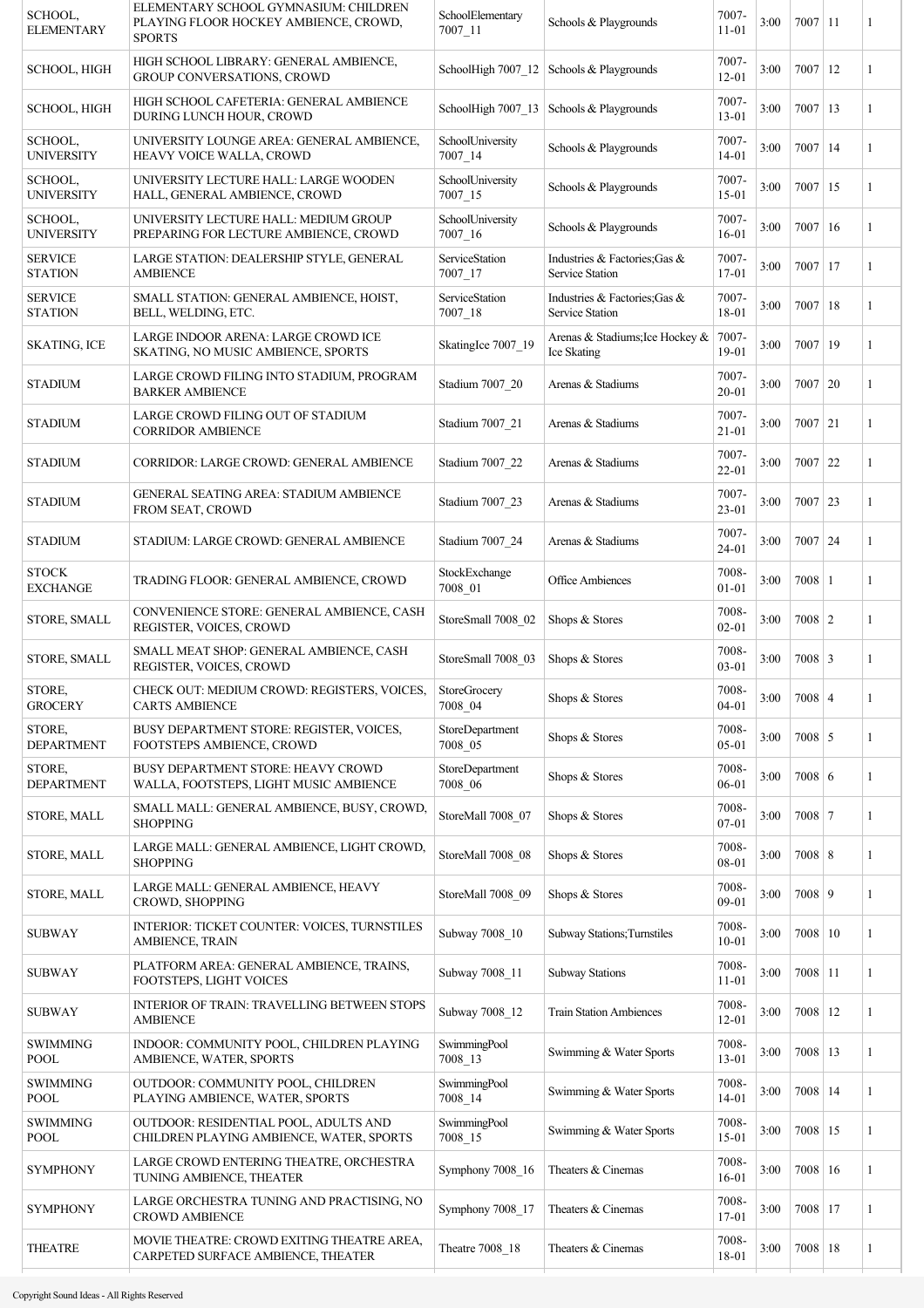| <b>THEATRE</b>                     | MOVIE THEATRE: LARGE CROWD, HEAVY WALLA<br>PRIOR TO MOVIE AMBIENCE, THEATER                 | Theatre 7008 19                  | Theaters & Cinemas                                                         | 7008-<br>$19-01$   | 3:00 | 7008 19        | 1            |
|------------------------------------|---------------------------------------------------------------------------------------------|----------------------------------|----------------------------------------------------------------------------|--------------------|------|----------------|--------------|
| <b>TRAIN STATION</b>               | MEDIUM CROWD: GENERAL AMBIENCE                                                              | TrainStation<br>7008_20          | <b>Train Station Ambiences</b>                                             | 7008-<br>$20 - 01$ | 3:00 | 7008   20      | 1            |
| <b>TRAIN STATION</b>               | LARGE CROWD: GENERAL AMBIENCE, FOOTSTEPS.<br>P.A. ANNOUNCEMENTS                             | TrainStation<br>7008 21          | <b>Train Station</b><br>Ambiences; Announcements &<br>Speeches             | 7008-<br>$21 - 01$ | 3:00 | $7008$   21    | 1            |
| <b>TRAIN STATION</b>               | LARGE CROWD: GENERAL AMBIENCE, NO<br><b>ANNOUNCEMENTS</b>                                   | TrainStation<br>7008_22          | <b>Train Station Ambiences</b>                                             | 7008-<br>22-01     | 3:00 | $7008$   22    | 1            |
| TRAIN, RUMBLE                      | <b>INTERIOR OF PASSENGER TRAIN: RUMBLE OF</b><br>MOVING TRAIN, LIGHT VOICES AMBIENCE        | TrainRumble<br>7008_23           | Trains                                                                     | 7008-<br>23-01     | 3:00 | $7008$ 23      | 1            |
| TRAIN,<br><b>RAILYARD</b>          | EXTERIOR: RAILWAY YARD: HORNS, LIGHT TRAIN<br><b>PASSES AMBIENCE</b>                        | TrainRailyard<br>7008_24         | Horns                                                                      | 7008-<br>24-01     | 3:00 | $7008$   24    | 1            |
| <b>BARN, ANIMALS</b>               | INDOOR BARN AMBIENCE: PIGS, SHEEP, CHICKENS,<br>DOG, ROOSTER                                | <b>BarnAnimals</b><br>7009_01    | Farm, Rural & Countryside<br>Ambiences                                     | 7009-<br>$01 - 01$ | 3:00 | $7009$   1     | 1            |
| <b>BATTLE,</b><br><b>MEDIEVAL</b>  | LARGE MEDIEVAL BATTLE: SWORD AND ARMOUR<br><b>CLANKS, HORSES AMBIENCE</b>                   | <b>BattleMedieval</b><br>7009_02 | <b>Historical Ambiences</b>                                                | 7009-<br>$02 - 01$ | 3:00 | $7009$   2     | 1            |
| <b>BATTLE,</b><br><b>MILITARY</b>  | LARGE 19TH CENTURY BATTLE: GUNFIRE,<br>CANNONS, HORSES AMBIENCE, SWORD                      | BattleMilitary<br>7009_03        | <b>Historical Ambiences</b>                                                | 7009-<br>03-01     | 3:00 | $7009 \mid 3$  | 1            |
| <b>BATTLE,</b><br><b>WESTERN</b>   | WESTERN BATTLE: COWBOYS AND INDIANS,<br>GUNFIRE, ARROWS AMBIENCE, FIGHT                     | <b>BattleWestern</b><br>7009_04  | <b>Historical Ambiences</b>                                                | 7009-<br>$04 - 01$ | 3:00 | $7009$   4     | 1            |
| <b>BATTLE,</b><br><b>MILITARY</b>  | WORLD WAR 1 BATTLE: GUNFIRE, EXPLOSIONS,<br><b>AIRPLANES AMBIENCE</b>                       | BattleMilitary<br>7009_05        | <b>Historical Ambiences</b>                                                | 7009-<br>05-01     | 3:00 | $7009 \mid 5$  | 1            |
| BATTLE,<br><b>MILITARY</b>         | WORLD WAR 2 BATTLE: HEAVY GUNFIRE,<br><b>EXPLOSIONS AMBIENCE</b>                            | BattleMilitary<br>7009_06        | <b>Historical Ambiences</b>                                                | 7009-<br>06-01     | 3:00 | $7009 \mid 6$  | 1            |
| <b>BATTLE,</b><br><b>MILITARY</b>  | WORLD WAR 2 AIR RAID: AIR RAID SIREN, PLANES<br>DROPPING BOMBS, CROWD PANIC, EXPLOSIONS     | BattleMilitary<br>7009_07        | <b>Historical Ambiences</b>                                                | 7009-<br>$07-01$   | 3:00 | $7009$   7     | 1            |
| <b>BATTLE,</b><br><b>MILITARY</b>  | VIETNAM: GUNFIRE, EXPLOSIONS, HELICOPTER<br><b>AMBIENCE</b>                                 | BattleMilitary<br>7009_08        | <b>Historical Ambiences</b>                                                | 7009-<br>08-01     | 3:00 | $7009$ 8       | 1            |
| BATTLE,<br><b>MILITARY</b>         | GULF WAR: GUNFIRE, EXPLOSIONS, JET PASS BYS<br><b>AMBIENCE</b>                              | BattleMilitary<br>7009_09        | <b>Historical Ambiences</b>                                                | 7009-<br>09-01     | 3:00 | $7009$   9     | 1            |
| <b>BATTLE, SPACE</b>               | SPACE BATTLE: SPACE SHIPS, HEAVY LASER FIRE,<br><b>EXPLOSIONS AMBIENCE, SCI FI</b>          | <b>BattleSpace</b><br>7009_10    | Sci Fi Ambiences                                                           | 7009-<br>$10 - 01$ | 3:00 | $7009 \mid 10$ | $\mathbf{1}$ |
| <b>CAVE</b>                        | WET CAVE AMBIENCE: WATER DRIPPING, BAT<br><b>SQUEALS</b>                                    | Cave 7009 11                     | Caves & Caverns                                                            | 7009-<br>$11 - 01$ | 3:00 | $7009$   11    | 1            |
| <b>CHRISTMAS,</b><br><b>STREET</b> | CHRISTMAS STREET SCENE: TRAFFIC,<br>PEDESTRIANS, MUSIC, BELLS AMBIENCE                      | ChristmasStreet<br>7009_12       | City & Urban Ambiences                                                     | 7009-<br>$12 - 01$ | 3:00 | $7009$ 12      | 1            |
| CITY, 19TH<br><b>CENTURY</b>       | 19TH CENTURY ENGLAND: HORSES AND<br>CARRIAGES, PEDESTRIANS, CHURCH BELLS<br><b>AMBIENCE</b> | City19thCentury<br>7009_13       | Harbors & Beaches                                                          | 7009-<br>$13 - 01$ | 3:00 | $7009$   13    | 1            |
| COURTROOM,<br><b>CROWD</b>         | COURTROOM GALLERY: CROWD MURMUR AND<br>REACTIONS, GAVEL HITS AMBIENCE                       | CourtroomCrowd<br>7009_14        | Courtrooms                                                                 | 7009-<br>$14 - 01$ | 3:00 | $7009$   14    | 1            |
| <b>DINOSAUR PARK</b>               | HEAVY DINOSAUR FOOTSTEPS, BIG GROWLS AND<br>ROARS AMBIENCE, ANIMAL                          | <b>DinosaurPark</b><br>7009_15   | Dinosaurs                                                                  | 7009-<br>15-01     | 3:00 | $7009$   15    | 1            |
| <b>EARTHQUAKE</b>                  | HEAVY EARTHQUAKE RUMBLE, CRASHES, CROWD<br>PANIC AMBIENCE, NATURAL DISASTER                 | Earthquake 7009_16               | Storms & Natural Disasters                                                 | 7009-<br>$16 - 01$ | 3:00 | $7009$   16    | 1            |
| <b>FIGHT SCENE</b>                 | TWO MEN FIGHTING: PUNCHES, GRUNTS, CRASHES<br>AMBIENCE, HUMAN                               | FightScene 7009_17               | Human Impact Foley                                                         | 7009-<br>17-01     | 3:00 | 7009 17        | 1            |
| <b>FIRE, FOREST</b>                | FOREST FIRE SCENE: FIRE BLAZING, CHAINSAWS,<br>CHOPPING AND DIGGING AMBIENCE                | FireForest 7009_18               | Fire Scenes, Fires & Flames                                                | 7009-<br>18-01     | 3:00 | $7009$   18    | 1            |
| FIRE, HOUSE                        | HOUSE FIRE SCENE: FIRE RAGING, FIRE ENGINES,<br>SIRENS, RADIOS AMBIENCE                     | FireHouse 7009_19                | Sirens; Fire Scenes, Fires &<br>Flames; Radio & Dispatch<br>Communications | 7009-<br>19-01     | 3:00 | $7009$   19    | 1            |
| <b>HORROR</b>                      | 'THE BEAST AND THE MAIDEN': GROWLS, SCREAMS,<br><b>THUNDER AMBIENCE</b>                     | Horror 7009_20                   | Sci Fi Ambiences; Torture &<br>Horror                                      | 7009-<br>$20 - 01$ | 3:00 | $7009$ 20      | 1            |
| <b>HORROR</b>                      | 'THE EXPERIMENT': MALE AGONY CRIES AMBIENCE                                                 | Horror 7009 21                   | Sci Fi Ambiences; Torture &<br>Horror                                      | 7009-<br>$21 - 01$ | 3:00 | $7009$ 21      | 1            |
| POLICE,<br><b>ACCIDENT</b>         | POLICE ACCIDENT SCENE: SIRENS, RADIO<br>CHATTER, PEOPLE AMBIENCE                            | PoliceAccident<br>7009 22        | Sirens; Accident Scenes; Radio &<br>Dispatch Communications                | 7009-<br>22-01     | 3:00 | $7009$ 22      | 1            |
| TRAIN, STEAM,<br><b>STATION</b>    | STEAM TRAIN STATION: PLATFORM AMBIENCE,<br>PEOPLE, TRAINS, BELLS                            | TrainSteamStation<br>7009_23     | Bells; Trains                                                              | 7009-<br>23-01     | 3:00 | 7009 23        | 1            |
| WESTERN,<br><b>STREET</b>          | WESTERN TOWN AMBIENCE: HORSES, WAGONS,<br>PEOPLE, DOG                                       | WesternStreet<br>7009_24         | Harbors & Beaches                                                          | 7009-<br>24-01     | 3:00 | $7009$ 24      | 1            |
| <b>AUSTRALIA, BAR</b>              | MELBOURNE, AUSTRALIA: PUB AMBIENCE, MEDIUM<br>CROWD, GLASSES, CASH REGISTER, FOREIGN        | AustraliaBar<br>$7010_01$        | Bars & Pubs; World Ambiences -<br>Australia & New Zealand                  | 7010-<br>$01 - 01$ | 3:00 | 7010 1         | 1            |
|                                    |                                                                                             |                                  |                                                                            |                    |      |                |              |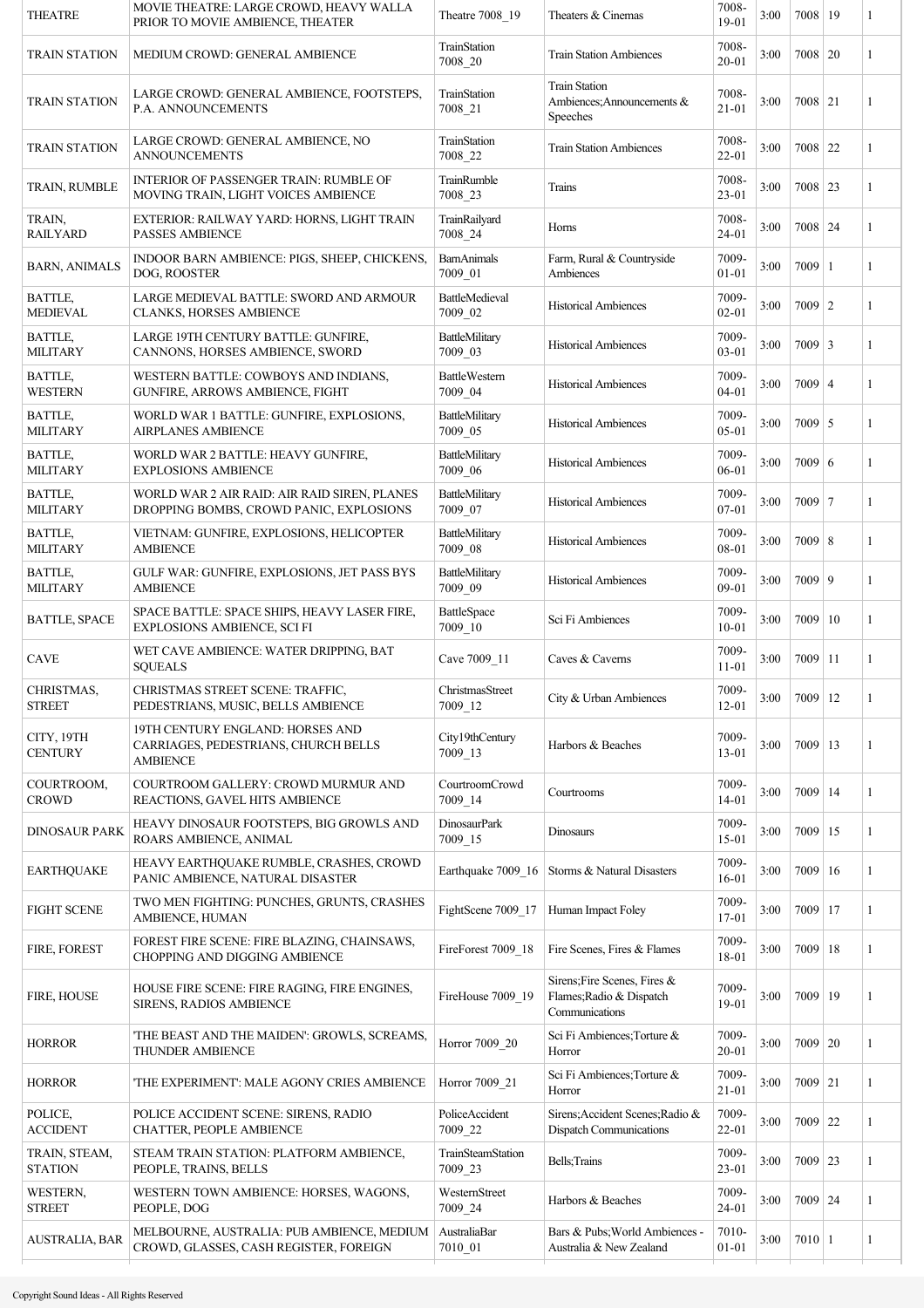| AUSTRALIA,<br><b>BUSH</b>              | AUSTRALIA BUSH AMBIENCE: FLOWING CREEK,<br>VARIOUS BIRDS, WIND IN FERNS, FOREIGN,<br>COUNTRY, DAY                    | AustraliaBush<br>7010_02          | Forests, Jungles &<br>Swamps; World Ambiences -<br>Australia & New Zealand            | 7010-<br>$02 - 01$    | 3:00 | $7010$   2       | 1 |
|----------------------------------------|----------------------------------------------------------------------------------------------------------------------|-----------------------------------|---------------------------------------------------------------------------------------|-----------------------|------|------------------|---|
| AUSTRALIA,<br><b>BUSH</b>              | AUSTRALIA BUSH AMBIENCE: VARIOUS ACTIVE<br>BIRDS, DISTANT CREEK, GENTLE BREEZE, FOREIGN,<br>COUNTRY, DAY             | AustraliaBush<br>7010_03          | Forests, Jungles &<br>Swamps; World Ambiences -<br>Australia & New Zealand            | 7010-<br>03-01        | 3:00 | $7010 \mid 3$    | 1 |
| AUSTRALIA,<br><b>HARBOUR</b>           | SYDNEY, AUSTRALIA: CITY HARBOUR, TRAFFIC ON<br>BRIDGE, OCEAN, BOATS AMBIENCE, FOREIGN                                | AustraliaHarbour<br>7010 04       | Harbors & Beaches                                                                     | 7010-<br>$04 - 01$    | 3:00 | $7010 \mid 4$    | 1 |
| AUSTRALIA,<br><b>PARK</b>              | MELBOURNE, AUSTRALIA: CITY TRAFFIC AND<br>BIRDS FROM PARK AMBIENCE, FOREIGN                                          | AustraliaPark<br>7010 05          | World Ambiences - Australia &<br>New Zealand                                          | 7010-<br>$05 - 01$    | 3:00 | $7010 \mid 5$    | 1 |
| AUSTRALIA,<br>RESIDENT.                | SYDNEY, AUSTRALIA: ACTIVE BIRDS, DISTANT<br>TRAFFIC AND CITY RUMBLE IN RESIDENTIAL<br>SUBURBS AMBIENCE, FOREIGN, DAY | AustraliaResident<br>7010_06      | World Ambiences - Australia &<br>New Zealand                                          | 7010-<br>06-01        | 3:00 | 7010 6           | 1 |
| AUSTRALIA,<br><b>TRAFFIC</b>           | MELBOURNE, AUSTRALIA: MEDIUM CITY TRAFFIC<br><b>AMBIENCE, FOREIGN</b>                                                | AustraliaTraffic<br>7010_07       | World Ambiences - Australia &<br>New Zealand                                          | 7010-<br>07-01        | 3:00 | $7010$ 7         | 1 |
| <b>AUSTRIA, BAR</b>                    | VIENNA, AUSTRIA: MEDIUM CROWD, VOICES, CASH<br>REGISTER AMBIENCE, FOREIGN, PUB                                       | AustriaBar 7010 08                | Bars & Pubs; World Ambiences -<br>Austria                                             | 7010-<br>08-01        | 3:00 | $7010 \,   \, 8$ | 1 |
| AUSTRIA,<br><b>MARKET</b>              | VIENNA, AUSTRIA: OUTDOOR MARKET, VOICES,<br>FOOTSTEPS AMBIENCE, FOREIGN, CROWD                                       | AustriaMarket<br>7010_09          | Markets & Bazaars; World<br>Ambiences - Austria                                       | 7010-<br>09-01        | 3:00 | 7010 9           | 1 |
| <b>AUSTRIA,</b><br><b>RESTAURANT</b>   | VIENNA, AUSTRIA: NOISY RESTAURANT CROWD,<br>CHILDREN, DISHES AMBIENCE, FOREIGN                                       | AustriaRestaurant<br>7010 10      | Restaurants, Cafes &<br>Cafeterias; World Ambiences -<br>Austria                      | 7010-<br>$10 - 01$    | 3:00 | 7010 10          | 1 |
| <b>AUSTRIA, STORE</b>                  | VIENNA, AUSTRIA: DEPARTMENT STORE, CASH<br>AREA AMBIENCE, FOREIGN, CROWD                                             | AustriaStore<br>7010_11           | Shops & Stores; World<br>Ambiences - Austria                                          | 7010-<br>$11 - 01$    | 3:00 | $7010$   11      | 1 |
| <b>BELGIUM, BAR</b>                    | BRUSSELS, BELGIUM: MEDIUM BAR CROWD<br>AMBIENCE, FOREIGN, PUB                                                        | BelgiumBar 7010_12                | Bars & Pubs; World Ambiences -<br>Belgium                                             | 7010-<br>$12 - 01$    | 3:00 | $7010$   12      | 1 |
| <b>BELGIUM, BAR</b>                    | BRUSSELS, BELGIUM: LARGE, NOISY BAR CROWD<br>AMBIENCE, FOREIGN, PUB                                                  | BelgiumBar 7010_13                | Bars & Pubs; World Ambiences -<br>Belgium                                             | 7010-<br>13-01        | 3:00 | $7010$   13      | 1 |
| BELGIUM,<br><b>MARKET</b>              | BRUSSELS, BELGIUM: OUTDOOR MARKET, VOICES,<br>FOOTSTEPS, TRAFFIC AMBIENCE, FOREIGN,<br><b>CROWD</b>                  | BelgiumMarket<br>$7010 - 14$      | Markets & Bazaars; World<br>Ambiences - Belgium                                       | 7010-<br>14-01        | 3:00 | $7010$   14      | 1 |
| BELGIUM,<br><b>RESTAURANT</b>          | BRUSSELS, BELGIUM: MEDIUM CROWD, VOICES,<br>DISHES, KITCHEN NOISES AMBIENCE, FOREIGN                                 | BelgiumRestaurant<br>7010 15      | Restaurants, Cafes &<br>Cafeterias; World Ambiences -<br>Belgium                      | 7010-<br>$15 - 01$    | 3:00 | $7010$   15      | 1 |
| <b>BELGIUM, TRAIN</b><br>STN.          | BRUSSELS, BELGIUM: TRAIN STATION MAIN HALL,<br>MEDIUM CROWD, P.A. AMBIENCE, FOREIGN                                  | <b>BelgiumTrainStn</b><br>7010_16 | Train Station Ambiences; World<br>Ambiences -<br>Belgium; Announcements &<br>Speeches | 7010-<br>$16 - 01$    | 3:00 | 7010 16          | 1 |
| <b>BELGIUM, TRAIN</b><br>STN.          | BRUSSELS, BELGIUM: TRAIN STATION PLATFORM<br>AREA, TRAINS, CROWD, P.A. AMBIENCE, FOREIGN                             | BelgiumTrainStn<br>$7010 - 17$    | Train Station Ambiences; World<br>Ambiences -<br>Belgium; Announcements &<br>Speeches | 7010-<br>$17 - 01$    | 3:00 | $7010$   17      | 1 |
| CHINA, CITY                            | SHENZHEN, CHINA: DOWNTOWN, BUSY TRAFFIC,<br>HORNS, PEDESTRIANS AMBIENCE, FOREIGN,<br><b>HEAVY</b>                    | ChinaCity 7010_18                 | World Ambiences - China                                                               | 7010-<br>18-01        | 3:00 | $7010$   18      | 1 |
| CHINA, CITY                            | SHENZHEN, CHINA: BUSY CROWD AND TRAFFIC<br>OUTSIDE TRAIN STATION AMBIENCE, FOREIGN,<br><b>HEAVY</b>                  | ChinaCity 7010 19                 | World Ambiences - China                                                               | 7010-<br>19-01        | 3:00 | 7010 19          | 1 |
| CHINA, MALL                            | SHENZHEN, CHINA: LARGE INDOOR MALL, BUSY<br>CROWD, FOUNTAIN AMBIENCE, FOREIGN,<br><b>SHOPPING</b>                    | ChinaMall 7010_20                 | Shops & Stores; World<br>Ambiences - China                                            | 7010-<br>$20 - 01$    | 3:00 | 7010 20          | 1 |
| CHINA, TRAIN<br><b>STATION</b>         | SHENZHEN, CHINA: TRAIN STATION NEAR<br>BOARDING GATES, BUSY CROWD AMBIENCE,<br><b>FOREIGN</b>                        | ChinaTrainStation<br>7010 21      | Train Station Ambiences; World<br>Ambiences - China                                   | 7010-<br>$21 - 01$    | 3:00 | $7010$ 21        | 1 |
| <b>CZECH REP, BAR</b>                  | PRAGUE, CZECH REP: MEDIUM CROWD, NOISY<br>VOICES AMBIENCE, FOREIGN, PUB                                              | CzechRepBar<br>7010_22            | Bars & Pubs; World Ambiences -<br>Czech Republic                                      | 7010-<br>22-01        | 3:00 | $7010$ 22        | 1 |
| <b>CZECH REP,</b><br>MALL              | PRAGUE, CZECH REP: PEDESTRIAN MALL, MEDIUM<br>CROWD, CITY IN BACKGROUND AMBIENCE,<br>FOREIGN, SHOPPING               | CzechRepMall<br>7010 23           | World Ambiences - Czech<br>Republic                                                   | 7010-<br>23-01        | 3:00 | $7010$ 23        | 1 |
| <b>CZECH REP,</b><br><b>RESTAURANT</b> | PRAGUE, CZECH REP: MEDIUM CROWD IN SMALL<br>RESTAURANT, VOICES AMBIENCE, FOREIGN                                     | CzechRepRestaurant<br>7010 24     | Restaurants, Cafes &<br>Cafeterias; World Ambiences -<br>Czech Republic               | 7010-<br>24-01        | 3:00 | $7010$ 24        | 1 |
| <b>CZECH REP,</b><br><b>STORE</b>      | PRAGUE, CZECH REP: BUSY BUTCHER SHOP, CASH<br>AREA AMBIENCE, FOREIGN, CROWD                                          | CzechRepStore<br>7011_01          | Shops & Stores; World<br>Ambiences - Czech Republic                                   | $7011 -$<br>$01 - 01$ | 3:00 | $7011 \mid 1$    | 1 |
| <b>CZECH REP,</b><br><b>SUBWAY</b>     | PRAGUE, CZECH REP: SUBWAY STATION,<br>PLATFORM AREA, CROWD, TRAINS AMBIENCE,<br><b>FOREIGN</b>                       | CzechRepSubway<br>7011_02         | Subway Stations; World<br>Ambiences - Czech Republic                                  | $7011 -$<br>$02 - 01$ | 3:00 | $7011$   2       | 1 |
|                                        |                                                                                                                      |                                   |                                                                                       |                       |      |                  |   |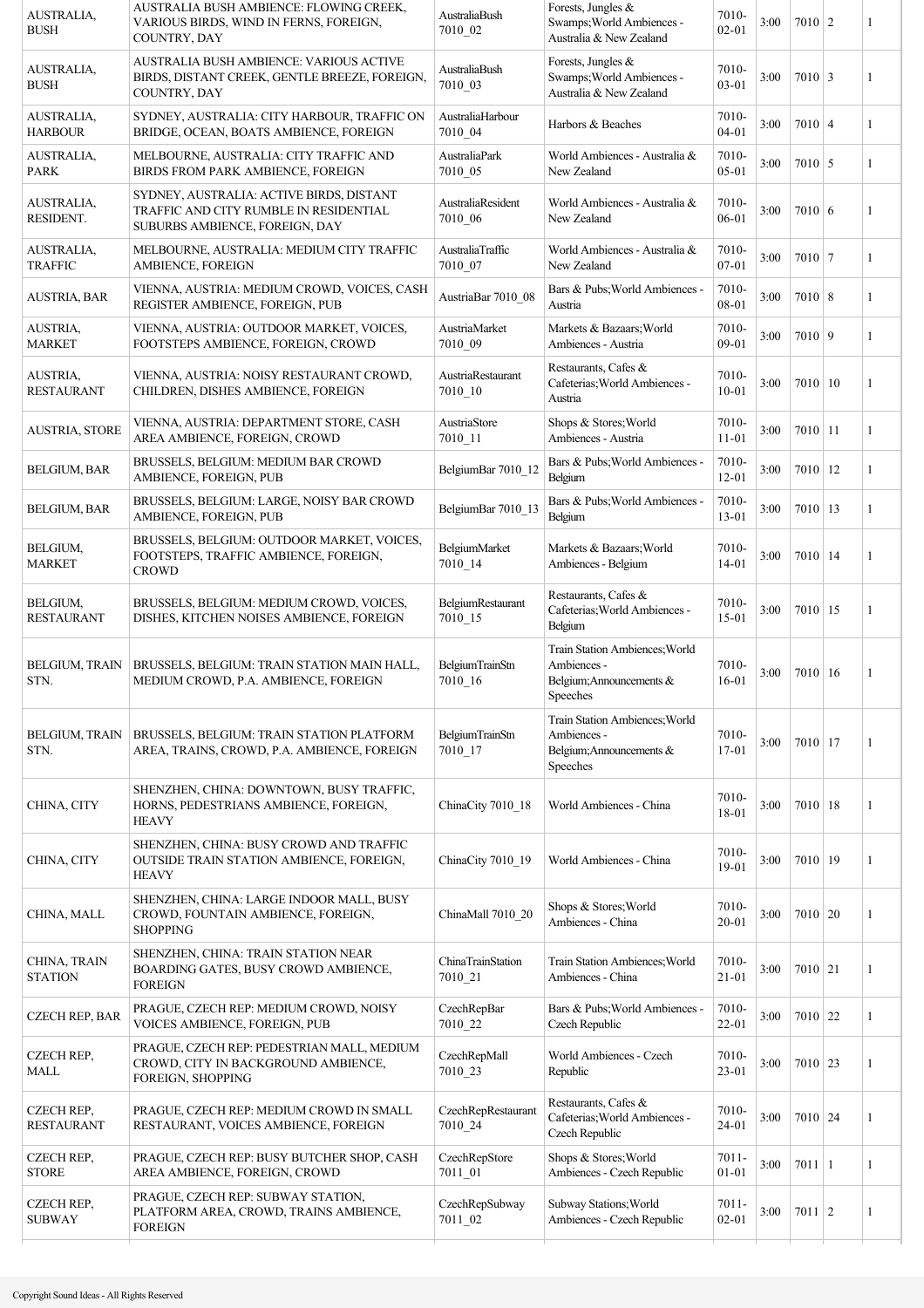| CZECH REP,<br><b>SUBWAY</b>   | PRAGUE, CZECH REP: SUBWAY INTERNAL:<br>TRAVELLING BETWEEN STOPS, P.A. AMBIENCE,<br>FOREIGN, TRAIN, STATION    | CzechRepSubway<br>7011 03           | <b>Public Transportation</b><br>Interiors; World Ambiences -<br>Czech Republic; Announcements<br>& Speeches | 7011-<br>$03 - 01$    | 3:00 | $7011 \mid 3$    |    | 1 |
|-------------------------------|---------------------------------------------------------------------------------------------------------------|-------------------------------------|-------------------------------------------------------------------------------------------------------------|-----------------------|------|------------------|----|---|
| <b>CZECH REP,</b><br>TRAM     | PRAGUE, CZECH REP: TRAM INTERNAL: TRAVEL<br>BETWEEN STOPS, P.A. AMBIENCE, FOREIGN, STREET<br>CAR              | <b>CzechRepTram</b><br>7011_04      | Public Transportation<br>Interiors; World Ambiences -<br>Czech Republic; Announcements<br>& Speeches        | 7011-<br>$04 - 01$    | 3:00 | $7011 \mid 4$    |    | 1 |
| DENMARK, CITY                 | COPENHAGEN, DENMARK: CITY STREET TRAFFIC,<br>PEDESTRIANS AMBIENCE, FOREIGN, MEDIUM                            | DenmarkCity<br>7011_05              | World Ambiences - Denmark                                                                                   | $7011 -$<br>$05-01$   | 3:00 | $7011 \mid 5$    |    | 1 |
| DENMARK,<br><b>GALLERY</b>    | COPENHAGEN, DENMARK: MEDIUM INDOOR<br>CROWD IN ART GALLERY AMBIENCE, FOREIGN                                  | DenmarkGallery<br>7011 06           | Libraries, Museums & Art<br>Galleries; World Ambiences -<br>Denmark                                         | $7011 -$<br>06-01     | 3:00 | $7011 \mid 6$    |    | 1 |
| DENMARK,<br><b>RESTAURANT</b> | COPENHAGEN, DENMARK: BUSY CROWD IN<br>CAFETERIA AMBIENCE, FOREIGN                                             | DenmarkRestaurant<br>7011 07        | Restaurants, Cafes &<br>Cafeterias; World Ambiences -<br>Denmark                                            | $7011 -$<br>$07 - 01$ | 3:00 | $7011$   7       |    | 1 |
| DENMARK,<br><b>RESTAURANT</b> | COPENHAGEN, DENMARK: MEDIUM CROWD IN<br>SMALL RESTAURANT AMBIENCE, FOREIGN                                    | DenmarkRestaurant<br>7011 08        | Restaurants, Cafes &<br>Cafeterias; World Ambiences -<br>Denmark                                            | $7011 -$<br>08-01     | 3:00 | $7011 \,   \, 8$ |    | 1 |
| DENMARK,<br>TRAIN STN.        | COPENHAGEN, DENMARK: TRAIN STATION MAIN<br>HALL, MEDIUM CROWD, P.A. AMBIENCE, FOREIGN                         | DenmarkTrainStn<br>7011_09          | Train Station Ambiences; World<br>Ambiences -<br>Denmark: Announcements &<br>Speeches                       | $7011 -$<br>09-01     | 3:00 | 7011 9           |    | 1 |
| EGYPT, CITY                   | CAIRO, EGYPT: BUSY CITY STREET, TRAFFIC,<br>PEDESTRIANS, HORNS AMBIENCE, FOREIGN,<br><b>MEDIUM</b>            | EgyptCity 7011 10                   | World Ambiences - Egypt                                                                                     | $7011 -$<br>$10 - 01$ | 3:00 | 7011   10        |    | 1 |
| EGYPT, CITY                   | CAIRO, EGYPT: TRAFFIC, CITY RUMBLE AND HORNS<br>FROM BALCONY AMBIENCE, FOREIGN, HEAVY                         | EgyptCity 7011_11                   | World Ambiences - Egypt                                                                                     | $7011 -$<br>$11 - 01$ | 3:00 | $7011 \mid 11$   |    | 1 |
| EGYPT, CITY                   | CITY OF THE DEAD, CAIRO EGYPT: DISTANT CITY<br>RUMBLE, BIRDS NEAR CITADEL AMBIENCE,<br><b>FOREIGN, LIGHT</b>  | EgyptCity 7011_12                   | World Ambiences - Egypt                                                                                     | 7011-<br>$12 - 01$    | 3:00 | 7011             | 12 | 1 |
| EGYPT, MARKET                 | CAIRO, EGYPT: BUSY OUTDOOR MARKET, CROWD,<br>MUSICIANS AMBIENCE, FOREIGN                                      | EgyptMarket<br>$7011 - 13$          | Markets & Bazaars; World<br>Ambiences - Egypt                                                               | $7011 -$<br>13-01     | 3:00 | 7011             | 13 | 1 |
| ENGLAND, BAR                  | LONDON, ENGLAND: MEDIUM PUB CROWD, BUSY<br>WALLA AMBIENCE, FOREIGN                                            | EnglandBar 7011 14                  | Bars & Pubs; World Ambiences -<br>England                                                                   | $7011 -$<br>14-01     | 3:00 | $7011 \mid 14$   |    | 1 |
| <b>ENGLAND, CITY</b>          | LONDON, ENGLAND: CITY AND TRAFFIC RUMBLE,<br>BUSES, PEDESTRIANS AMBIENCE, FOREIGN, HEAVY                      | EnglandCity<br>$7011 - 15$          | World Ambiences - England                                                                                   | $7011 -$<br>$15 - 01$ | 3:00 | $7011$   15      |    | 1 |
| ENGLAND, CITY                 | LONDON, ENGLAND: MEDIUM TRAFFIC AND CITY<br>RUMBLE AMBIENCE, FOREIGN                                          | EnglandCity<br>$7011\_16$           | World Ambiences - England                                                                                   | $7011 -$<br>$16 - 01$ | 3:00 | $7011 \mid 16$   |    | 1 |
| ENGLAND,<br>TRAIN STN.        | LONDON, ENGLAND: TRAIN STATION MAIN HALL,<br>MEDIUM CROWD, P.A. AMBIENCE, FOREIGN                             | EnglandTrainStn<br>$7011 - 17$      | Train Station Ambiences; World<br>Ambiences -<br>England; Announcements &<br>Speeches                       | $7011 -$<br>17-01     | 3:00 | $7011$   17      |    | 1 |
| FRANCE, BAR                   | PARIS, FRANCE: BUSY BAR, MEDIUM CROWD,<br>VOICES, DISHES AMBIENCE, FOREIGN, PUB                               | FranceBar 7011_18                   | Bars & Pubs; World Ambiences -<br>France                                                                    | $7011 -$<br>18-01     | 3:00 | $7011$   18      |    | 1 |
| FRANCE, CITY                  | LA PAZ, BOLIVIA: AFTERNOON RUSH HOUR,<br>TRAFFIC, CAR HORNS, PEDESTRIANS, POLICE<br>WHISTLE AMBIENCE, FOREIGN | FranceCity 7011_19                  | World Ambiences - France                                                                                    | $7011 -$<br>19-01     | 3:00 | 7011 19          |    | 1 |
| FRANCE,<br><b>RESTAURANT</b>  | PARIS, FRANCE: SMALL CAFÉ CROWD, VOICES,<br>TRAFFIC IN BACKGROUND AMBIENCE, FOREIGN                           | FranceRestaurant<br>7011_20         | Restaurants, Cafes &<br>Cafeterias; World Ambiences -<br>France                                             | $7011 -$<br>$20 - 01$ | 3:00 | 7011   20        |    | 1 |
| FRANCE,<br><b>RESTAURANT</b>  | PARIS, FRANCE: MEDIUM CROWD, VOICES, DISH<br>NOISE AMBIENCE, FOREIGN                                          | FranceRestaurant<br>$7011 - 21$     | Restaurants, Cafes &<br>Cafeterias; World Ambiences -<br>France                                             | $7011 -$<br>$21 - 01$ | 3:00 | $7011 \mid 21$   |    | 1 |
| FRANCE,<br><b>RESTAURANT</b>  | PARIS, FRANCE: LARGE CROWD, BUSY VOICES,<br>DISH NOISE AMBIENCE, FOREIGN                                      | FranceRestaurant<br>7011_22         | Restaurants, Cafes &<br>Cafeterias; World Ambiences -<br>France                                             | 7011-<br>$22 - 01$    | 3:00 | $7011$ 22        |    | 1 |
| FRANCE, STORE                 | PARIS, FRANCE: LARGE DEPARTMENT STORE, BUSY<br>CROWD AMBIENCE, FOREIGN                                        | FranceStore<br>7011_23              | Shops & Stores; World<br>Ambiences - France                                                                 | $7011 -$<br>$23 - 01$ | 3:00 | $7011$ 23        |    | 1 |
| FRANCE,<br><b>SUBWAY</b>      | PARIS, FRANCE: SUBWAY STATION PLATFORM,<br>CROWD, TRAINS AMBIENCE, FOREIGN                                    | FranceSubway<br>7011_24             | Subway Stations; World<br>Ambiences - France                                                                | $7011 -$<br>24-01     | 3:00 | $7011$ 24        |    | 1 |
| GERMANY,<br><b>MARKET</b>     | BERLIN, GERMANY: OUTDOOR MARKET CROWD,<br>VOICES, FOOTSTEPS AMBIENCE, FOREIGN                                 | GermanyMarket<br>7012 01            | Markets & Bazaars; World<br>Ambiences - Germany                                                             | 7012-<br>$01 - 01$    | 3:00 | $7012$   1       |    | 1 |
| GERMANY,<br><b>RESTAURANT</b> | BERLIN, GERMANY: MEDIUM CROWD IN CAFÉ,<br>TRAFFIC IN BACKGROUND AMBIENCE, FOREIGN                             | GermanyRestaurant<br>7012_02        | Restaurants, Cafes &<br>Cafeterias; World Ambiences -<br>Germany                                            | 7012-<br>$02 - 01$    | 3:00 | $7012$   2       |    | 1 |
| GERMANY,<br><b>RESTAURANT</b> | BERLIN, GERMANY: LARGE CROWD IN<br>RESTAURANT, VOICES, DISH NOISE AMBIENCE,<br><b>FOREIGN</b>                 | <b>GermanyRestaurant</b><br>7012_03 | Restaurants, Cafes &<br>Cafeterias; World Ambiences -<br>Germany                                            | 7012-<br>03-01        | 3:00 | $7012 \mid 3$    |    | 1 |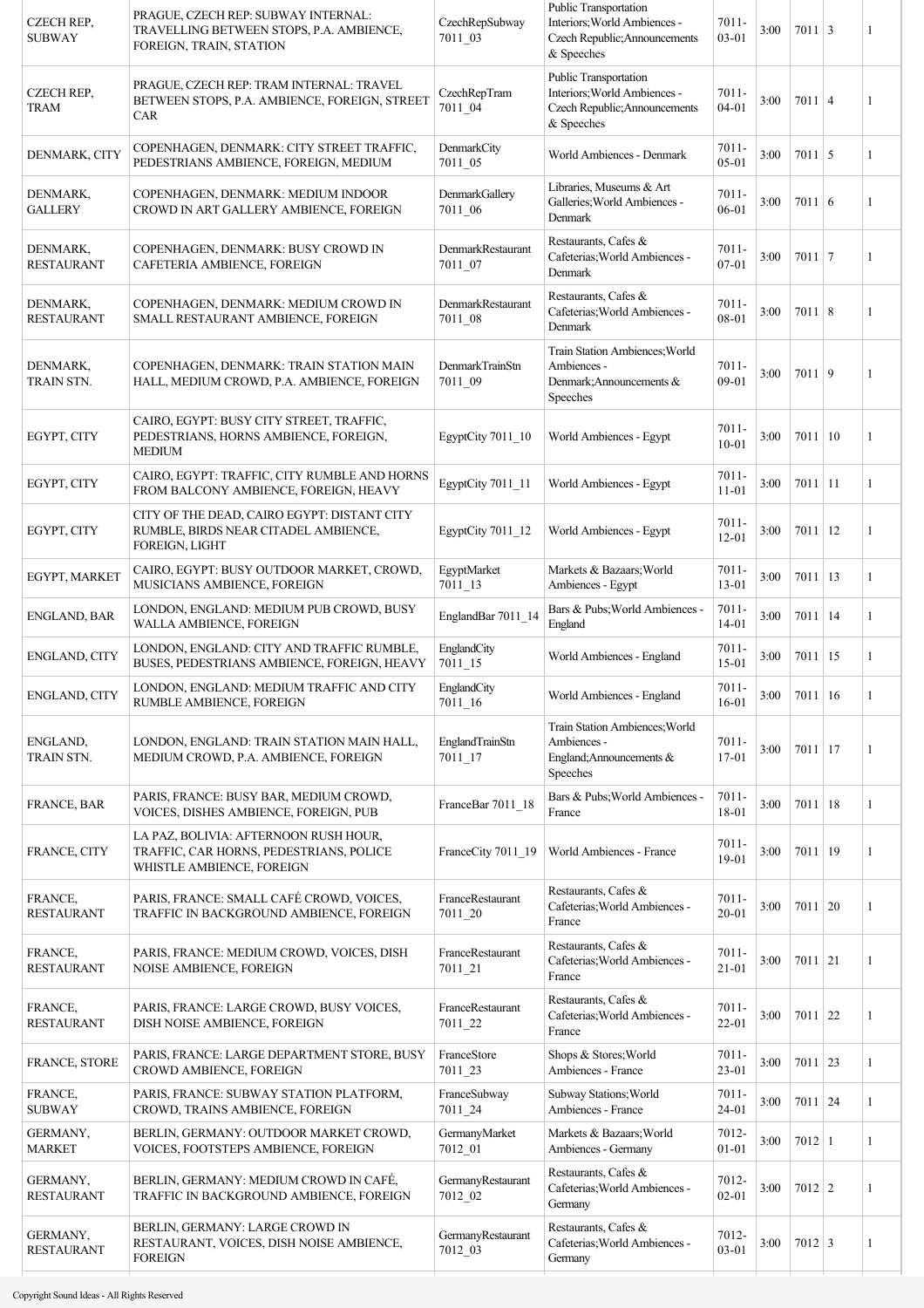| GERMANY,<br><b>STORE</b>              | BERLIN, GERMANY: GROCERY STORE NEAR<br>CHECKOUT AREA AMBIENCE, FOREIGN, CROWD                                                 | GermanyStore<br>7012 04          | Shops & Stores; World<br>Ambiences - Germany                                          | 7012-<br>$04 - 01$ | 3:00 | $7012$ 4       | 1            |
|---------------------------------------|-------------------------------------------------------------------------------------------------------------------------------|----------------------------------|---------------------------------------------------------------------------------------|--------------------|------|----------------|--------------|
| GERMANY,<br><b>SUBWAY</b>             | BERLIN, GERMANY: SUBWAY INTERNAL:<br>TRAVELLING THROUGH STATIONS AMBIENCE,<br>FOREIGN, TRAIN                                  | GermanySubway<br>7012_05         | Public Transportation<br>Interiors; World Ambiences -<br>Germany                      | 7012-<br>$05-01$   | 3:00 | $7012$ 5       | 1            |
| GERMANY,<br><b>TRAIN STN</b>          | BERLIN, GERMANY: TRAIN STATION MAIN HALL,<br>CROWD, TRAIN RUMBLE AMBIENCE, FOREIGN                                            | GermanyTrainStn<br>7012_06       | Train Station Ambiences; World<br>Ambiences - Germany                                 | 7012-<br>06-01     | 3:00 | $7012 \mid 6$  | 1            |
| HONG KONG,<br><b>CITY</b>             | HONG KONG: MEDIUM CITY AND TRAFFIC RUMBLE,<br>PEDESTRIANS AMBIENCE, FOREIGN                                                   | HongKongCity<br>7012_07          | World Ambiences - Hong Kong                                                           | 7012-<br>07-01     | 3:00 | $7012$ 7       | 1            |
| HONG KONG,<br><b>MARKET</b>           | HONG KONG: BUSY OUTDOOR FRUIT MARKET,<br>VENDORS, CROWD AMBIENCE, FOREIGN                                                     | HongKongMarket<br>7012 08        | Markets & Bazaars; World<br>Ambiences - Hong Kong                                     | 7012-<br>08-01     | 3:00 | $7012 \mid 8$  | 1            |
| HONG KONG,<br><b>RESTAURANT</b>       | HONG KONG: DIM SUM RESTAURANT, ACTIVE<br>MEDIUM CROWD, DISH NOISE AMBIENCE, FOREIGN                                           | HongKongRestaurant<br>7012_09    | Restaurants, Cafes &<br>Cafeterias; World Ambiences -<br>Hong Kong                    | 7012-<br>09-01     | 3:00 | $7012$ 9       | 1            |
| HONG KONG,<br><b>RESTAURANT</b>       | HONG KONG: LARGE RESTAURANT CROWD, ACTIVE<br>VOICES AND DISHES AMBIENCE, FOREIGN                                              | HongKongRestaurant<br>7012 10    | Restaurants, Cafes &<br>Cafeterias; World Ambiences -<br>Hong Kong                    | 7012-<br>$10 - 01$ | 3:00 | 7012   10      | 1            |
| HONG KONG,<br><b>SUBWAY</b>           | HONG KONG: SUBWAY STATION NEAR<br>TURNSTILES, BUSY CROWD AMBIENCE, FOREIGN,<br><b>TRAIN</b>                                   | HongKongSubway<br>7012_11        | Subway Stations; World<br>Ambiences - Hong<br>Kong;Turnstiles                         | 7012-<br>$11 - 01$ | 3:00 | $7012$ 11      | 1            |
| HUNGARY, CITY                         | BUDAPEST, HUNGARY: MEDIUM STREET TRAFFIC,<br>PEDESTRIANS AMBIENCE, FOREIGN                                                    | HungaryCity<br>$7012 - 12$       | World Ambiences - Hungary                                                             | 7012-<br>$12 - 01$ | 3:00 | $7012$   12    | 1            |
| HUNGARY,<br><b>MARKET</b>             | BUDAPEST, HUNGARY: OUTDOOR MARKET CROWD,<br>CITY RUMBLE IN BACKGROUND AMBIENCE,<br><b>FOREIGN</b>                             | HungaryMarket<br>$7012 - 13$     | Shops & Stores; World<br>Ambiences - Hungary                                          | 7012-<br>$13 - 01$ | 3:00 | $7012$   13    | 1            |
|                                       | BUDAPEST, HUNGARY: CITY PARK, CHILDREN<br>HUNGARY, PARK   PLAYING, CITY IN BACKGROUND AMBIENCE,<br>FOREIGN, PLAYGROUND, CROWD | HungaryPark<br>$7012 - 14$       | World Ambiences - Hungary                                                             | 7012-<br>$14 - 01$ | 3:00 | 7012 14        | 1            |
| HUNGARY,<br><b>RESTAURANT</b>         | BUDAPEST, HUNGARY: MEDIUM CROWD IN<br>RESTAURANT, VOICES, DISHES AMBIENCE,<br><b>FOREIGN</b>                                  | HungaryRestaurant<br>$7012 - 15$ | Restaurants, Cafes &<br>Cafeterias; World Ambiences -<br>Hungary                      | 7012-<br>15-01     | 3:00 | $7012$   15    | 1            |
| HUNGARY,<br>TRAIN STN.                | BUDAPEST, HUNGARY: TRAIN STATION PLATFORM,<br>CROWD, TRAINS, P.A. AMBIENCE, FOREIGN                                           | HungaryTrainStn<br>$7012 - 16$   | Train Station Ambiences; World<br>Ambiences -<br>Hungary; Announcements &<br>Speeches | 7012-<br>$16 - 01$ | 3:00 | $7012 \mid 16$ | 1            |
| <b>ICELAND, BAR</b>                   | REYKJAVIK, ICELAND: MEDIUM PUB CROWD, BUSY<br>VOICES, FOOTSTEPS AMBIENCE, FOREIGN                                             | IcelandBar 7012 17               | Bars & Pubs; World Ambiences -<br>Iceland                                             | 7012-<br>17-01     | 3:00 | $7012$ 17      | 1            |
| <b>ICELAND, CITY</b>                  | REYKJAVIK, ICELAND: TRAFFIC AND CITY RUMBLE,<br>SIREN, BIRDS AMBIENCE, FOREIGN, MEDIUM                                        |                                  | IcelandCity 7012 18   World Ambiences - Iceland                                       | 7012-<br>18-01     | 3:00 | 7012   18      | 1            |
| ICELAND,<br><b>COUNTRY</b>            | SOUTHERN ICELAND: ACTIVE BIRDS IN COUNTRY,<br>BROOK IN BACKGROUND AMBIENCE, FOREIGN,<br>DAY                                   | IcelandCountry<br>$7012 - 19$    | Farm, Rural & Countryside<br>Ambiences; World Ambiences -<br>Iceland                  | 7012-<br>19-01     | 3:00 | $7012$   19    | 1            |
| <b>ICELAND,</b><br><b>COUNTRY</b>     | SOUTHERN ICELAND: BIRDS CHIRPING, GENERAL<br>TONAL AMBIENCE, FOREIGN, DAY                                                     | IcelandCountry<br>7012_20        | Farm, Rural & Countryside<br>Ambiences; World Ambiences -<br>Iceland                  | 7012-<br>20-01     | 3:00 | $7012$ 20      | 1            |
| <b>INDIA, CITY</b>                    | CALCUTTA, INDIA: BUSY TRAFFIC AND CROWD<br>OUTSIDE TRAIN STATION AMBIENCE, FOREIGN,<br><b>LIGHT</b>                           | IndiaCity 7012 21                | World Ambiences - India                                                               | 7012-<br>$21 - 01$ | 3:00 | $7012$ 21      | 1            |
| <b>INDIA, CITY</b>                    | VARANASI, INDIA: EARLY MORNING CITY RUMBLE,<br>DOGS, SHIP HORNS AMBIENCE, FOREIGN, LIGHT                                      | IndiaCity 7012_22                | World Ambiences - India                                                               | 7012-<br>22-01     | 3:00 | $7012$ 22      | 1            |
| <b>INDIA, CROWD</b>                   | CALCUTTA, INDIA: MEDIUM INDOOR CROWD,<br>ACTIVE VOICES AMBIENCE, FOREIGN                                                      | IndiaCrowd<br>7012_23            | World Ambiences - India                                                               | 7012-<br>23-01     | 3:00 | $7012$ 23      | 1            |
| <b>INDIA, MARKET</b>                  | NEW DELHI, INDIA: KAROL BAGH OUTDOOR<br>MARKET, BUSY CROWD AMBIENCE, FOREIGN                                                  | IndiaMarket<br>7012_24           | Markets & Bazaars; World<br>Ambiences - India                                         | 7012-<br>24-01     | 3:00 | $7012$ 24      | $\mathbf{1}$ |
| <b>INDIA, TRAIN</b><br><b>STATION</b> | CALCUTTA INDIA: HOWRAH TRAIN STATION, MAIN<br>HALL, BUSY CROWD AMBIENCE, FOREIGN                                              | IndiaTrainStation<br>7013 01     | Train Station Ambiences; World<br>Ambiences - India                                   | 7013-<br>$01 - 01$ | 3:00 | $7013 \mid 1$  | 1            |
| <b>INDIA, VILLAGE</b>                 | JAISELMAR, INDIA: EVENING AMBIENCE, PEOPLE,<br>BELL, BIRDS, CHILDREN, FOREIGN                                                 | IndiaVillage 7013_02             | Farm, Rural & Countryside<br>Ambiences; World Ambiences -<br>India                    | 7013-<br>$02 - 01$ | 3:00 | $7013 \mid 2$  | 1            |
| <b>INDIA, VILLAGE</b>                 | JAISELMAR, INDIA: LATE NIGHT, NUMEROUS DOGS<br>BARKING, PEOPLE AMBIENCE, FOREIGN                                              | IndiaVillage 7013_03             | Farm, Rural & Countryside<br>Ambiences; World Ambiences -<br>India                    | 7013-<br>$03 - 01$ | 3:00 | $7013 \mid 3$  | 1            |
| <b>ITALY, MALL</b>                    | MILAN, ITALY: LARGE MALL ATRIUM, PEDESTRIANS<br>PASSING BY AMBIENCE, FOREIGN, CROWD,<br><b>SHOPPING</b>                       | ItalyMall 7013 04                | Shops & Stores; World<br>Ambiences - Italy                                            | 7013-<br>$04 - 01$ | 3:00 | $7013 \mid 4$  | 1            |
| <b>ITALY, MARKET</b>                  | MILAN, ITALY: BUSY OUTDOOR MARKET, VOICES,<br>FOOTSTEPS AMBIENCE, FOREIGN, CROWD                                              | ItalyMarket 7013_05              | Markets & Bazaars; World<br>Ambiences - Italy                                         | 7013-<br>05-01     | 3:00 | $7013 \mid 5$  | 1            |
|                                       |                                                                                                                               |                                  |                                                                                       |                    |      |                |              |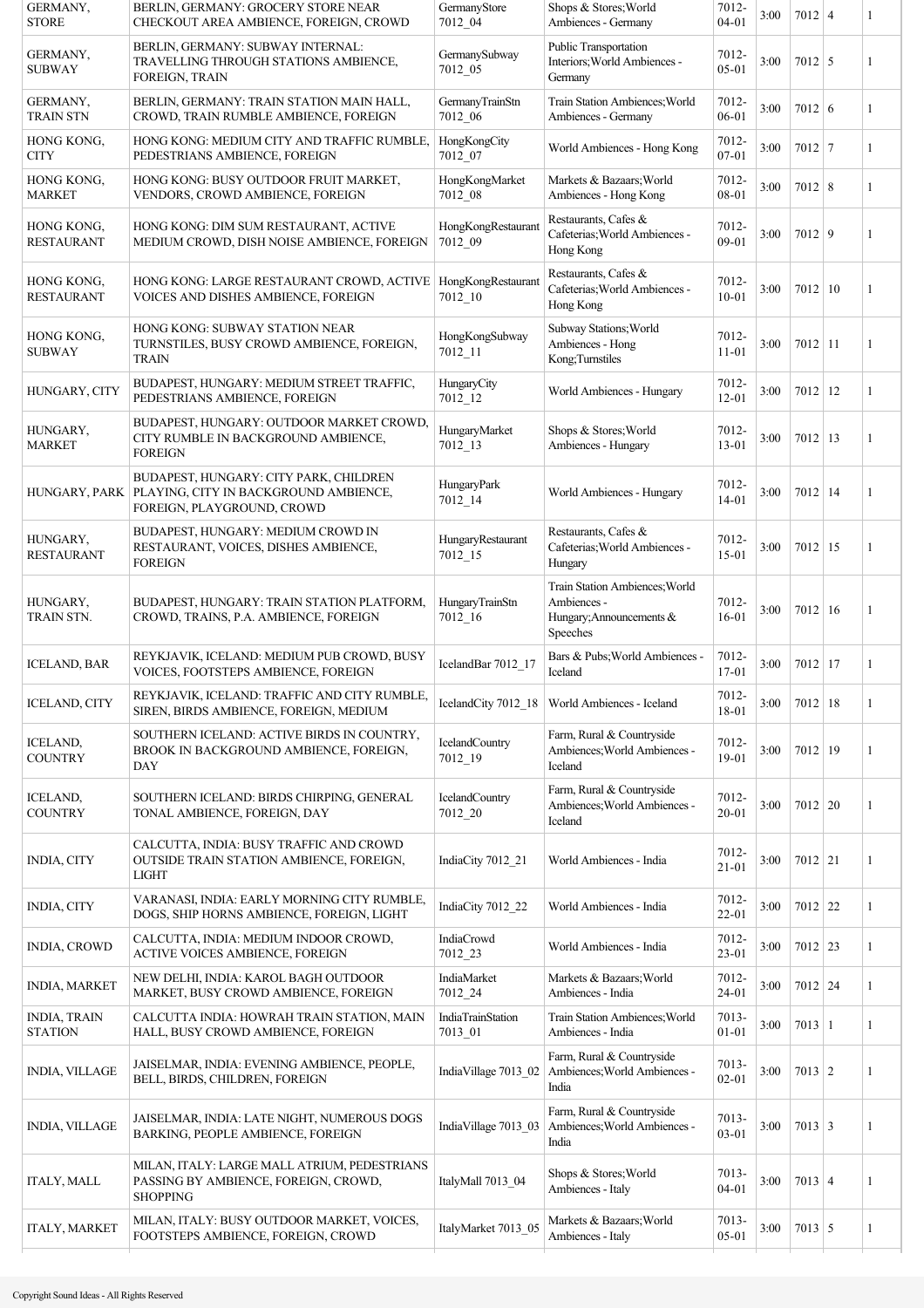| ITALY,                                      | MILAN, ITALY: LARGE RESTAURANT CROWD,                                                                                       |                                     |                                                                                  |                    |      |                |   |
|---------------------------------------------|-----------------------------------------------------------------------------------------------------------------------------|-------------------------------------|----------------------------------------------------------------------------------|--------------------|------|----------------|---|
| <b>RESTAURANT</b>                           | VOICES, DISHES AMBIENCE, FOREIGN                                                                                            | ItalyRestaurant<br>7013_07          | Restaurants, Cafes &<br>Cafeterias; World Ambiences -<br>Italy                   | 7013-<br>$07 - 01$ | 3:00 | $7013 \mid 7$  | 1 |
| <b>ITALY, SUBWAY</b>                        | MILAN, ITALY: SUBWAY INTERNAL: RIDE THROUGH<br>SEVERAL STATIONS AMBIENCE, FOREIGN, TRAIN                                    | ItalySubway<br>7013 08              | Subway Stations; World<br>Ambiences - Italy                                      | 7013-<br>08-01     | 3:00 | $7013 \mid 8$  | 1 |
| <b>ITALY, TRAIN</b><br><b>STATION</b>       | MILAN, ITALY: TRAIN STATION MAIN HALL,<br>MEDIUM CROWD, P.A. AMBIENCE, FOREIGN                                              | <b>ItalyTrainStation</b><br>7013_09 | Train Station Ambiences; World<br>Ambiences - Italy; Announcements<br>& Speeches | 7013-<br>09-01     | 3:00 | 7013   9       | 1 |
| <b>ITALY, TRAM</b>                          | MILAN, ITALY: TRAM INTERNAL: TRAVEL THROUGH<br>SEVERAL STOPS AMBIENCE, FOREIGN, STREET CAR                                  | ItalyTram 7013_10                   | Public Transportation<br>Interiors; World Ambiences - Italy                      | 7013-<br>$10 - 01$ | 3:00 | $7013 \mid 10$ | 1 |
| JAPAN, CITY                                 | SHIMONOSEKI, JAPAN: HEAVY INDUSTRIAL CITY<br>AND TRAFFIC RUMBLE AMBIENCE, FOREIGN                                           | JapanCity 7013_11                   | World Ambiences - Japan                                                          | 7013-<br>$11 - 01$ | 3:00 | $7013$   11    | 1 |
| <b>JAPAN, CROWD</b>                         | SHIMONOSEKI, JAPAN: MEDIUM INDOOR CROWD,<br>FERRY TERMINAL AMBIENCE, FOREIGN                                                | <b>JapanCrowd</b><br>$7013 - 12$    | World Ambiences - Japan                                                          | 7013-<br>$12 - 01$ | 3:00 | $7013$   12    | 1 |
| JAPAN, TRAIN<br><b>STATION</b>              | SHIMONOSEKI, JAPAN: TRAIN STATION MAIN HALL,<br>CROWD, CARTS, RUMBLE AMBIENCE, FOREIGN                                      | JapanTrainStation<br>$7013 - 13$    | Train Station Ambiences; World<br>Ambiences - Japan                              | 7013-<br>13-01     | 3:00 | $7013 \mid 13$ | 1 |
| KOREA, MARKET                               | SEOUL, KOREA: OUTDOOR MARKETPLACE, VOICES,<br>FOOTSTEPS AMBIENCE, FOREIGN, CROWD                                            | KoreaMarket<br>7013 14              | Markets & Bazaars; World<br>Ambiences - Korea                                    | 7013-<br>14-01     | 3:00 | $7013$ 14      | 1 |
| KOREA,<br><b>MOUNTAIN</b><br>FOREIGN, DAY   | PUSAN, KOREA: HEAVY CRICKET AND INSECT<br>BUZZ, BIRDS, CREEK IN BACKGROUND AMBIENCE,                                        | KoreaMountain<br>$7013 - 15$        | Birds; Insects                                                                   | 7013-<br>$15-01$   | 3:00 | $7013 \mid 15$ | 1 |
| KOREA,<br><b>SUBWAY</b>                     | PUSAN, KOREA: SUBWAY INTERNAL: RIDE<br>THROUGH SEVERAL STATIONS, P.A. AMBIENCE,<br>FOREIGN, TRAIN                           | KoreaSubway<br>7013 16              | Subway Stations; World<br>Ambiences -<br>Korea;Announcements &<br>Speeches       | 7013-<br>$16 - 01$ | 3:00 | $7013 \mid 16$ | 1 |
| LUXEMBOURG,<br><b>BAR</b><br>FOREIGN, PUB   | LUXEMBOURG CITY: LIGHT CROWD IN BAR,<br>VOICES, DISHES, CASH REGISTER AMBIENCE,                                             | LuxembourgBar<br>7013_17            | World Ambiences - Luxembourg                                                     | 7013-<br>$17 - 01$ | 3:00 | $7013 \mid 17$ | 1 |
| LUXEMBOURG,<br><b>CITY</b><br><b>MEDIUM</b> | LUXEMBOURG CITY: CROWD AND TRAFFIC FROM<br>STREET NEAR BUS STOP AMBIENCE, FOREIGN,                                          | LuxembourgCity<br>$7013 - 18$       | World Ambiences - Luxembourg                                                     | 7013-<br>18-01     | 3:00 | $7013 \mid 18$ | 1 |
| LUXEMBOURG,<br>REST.                        | LUXEMBOURG CITY: MEDIUM RESTAURANT<br>CROWD, VOICES, DISHES AMBIENCE, FOREIGN                                               | LuxembourgRest<br>$7013 - 19$       | Restaurants, Cafes &<br>Cafeterias; World Ambiences -<br>Luxembourg              | 7013-<br>19-01     | 3:00 | 7013 19        | 1 |
| LUXEMBOURG,<br>TRAIN ST.                    | LUXEMBOURG CITY: TRAIN STATION MAIN HALL,<br>MEDIUM, CROWD AMBIENCE, FOREIGN                                                | LuxembourgTrainSt<br>7013_20        | Train Station Ambiences; World<br>Ambiences - Luxembourg                         | 7013-<br>$20 - 01$ | 3:00 | $7013$ 20      | 1 |
| MALAYSIA, CITY<br>ASIA                      | KUALA LUMPUR, MALAYSIA: HEAVY TRAFFIC<br>RUMBLE, HORNS, WHISTLE AMBIENCE, FOREIGN,                                          | MalaysiaCity<br>7013_21             | World Ambiences - Malaysia                                                       | 7013-<br>$21 - 01$ | 3:00 | $7013$ 21      | 1 |
| MALAYSIA,<br><b>JUNGLE</b>                  | PENANG, MALAYSIA: DAYTIME AMBIENCE, INSECT<br>BUZZ, BIRDS, FOREIGN, ASIA                                                    | MalaysiaJungle<br>7013 22           | Forests, Jungles &<br>Swamps; World Ambiences -<br>Malaysia                      | 7013-<br>22-01     | 3:00 | $7013$ 22      | 1 |
| MALAYSIA,<br><b>MARKET</b><br>ASIA          | KUALA LUMPUR, MALAYSIA: OUTDOOR MARKET,<br>VENDORS, LIGHT CROWD AMBIENCE, FOREIGN,                                          | MalaysiaMarket<br>7013 23           | Markets & Bazaars; World<br>Ambiences - Malaysia                                 | 7013-<br>$23 - 01$ | 3:00 | $7013$ 23      | 1 |
| MALAYSIA,<br><b>MARKET</b><br>ASIA, CROWD   | KUALA LUMPUR, MALAYSIA: BUSY OUTDOOR<br>MARKET, VENDORS CALLING AMBIENCE, FOREIGN,                                          | MalaysiaMarket<br>7013_24           | Markets & Bazaars; World<br>Ambiences - Malaysia                                 | 7013-<br>24-01     | 3:00 | $7013 \mid 24$ | 1 |
| <b>MEXICO, CITY</b>                         | MEXICO CITY: CITY STREET, TRAFFIC,<br>PEDESTRIANS, CONSTRUCTION AMBIENCE,<br>FOREIGN, MEDIUM                                | MexicoCity 7014 01                  | World Ambiences - Mexico &<br>Central America                                    | 7014-<br>$01 - 01$ | 3:00 | $7014$   1     | 1 |
| MEXICO,<br><b>MARKET</b><br><b>FOREIGN</b>  | MEXICO CITY: FLEA MARKET, MEDIUM CROWD,<br>VENDORS, BELL, RELIGIOUS FLUTES AND<br>SPINNERS, TRAFFIC IN BACKGROUND AMBIENCE, | MexicoMarket<br>7014 02             | World Ambiences - Mexico &<br>Central America                                    | 7014-<br>$02 - 01$ | 3:00 | $7014$   2     | 1 |
| MEXICO,<br><b>MARKET</b>                    | MEXICO CITY: INDIAN MARKET, BUSY CROWD,<br>ADULTS AND CHILDREN, VENDORS, ANIMALS<br>AMBIENCE, FOREIGN                       | MexicoMarket<br>7014_03             | World Ambiences - Mexico &<br>Central America                                    | 7014-<br>$03 - 01$ | 3:00 | $7014 \mid 3$  | 1 |
| MEXICO, PARK<br><b>CROWD</b>                | MEXICO CITY: ADULTS AND CHILDREN PLAYING IN<br>PLAYGROUND, BIRDS AMBIENCE, FOREIGN,                                         | MexicoPark<br>7014_04               | World Ambiences - Mexico &<br>Central America                                    | 7014-<br>$04 - 01$ | 3:00 | $7014 \mid 4$  | 1 |
| MEXICO,<br><b>RESTAURANT</b>                | MEXICO CITY: BUSY RESTAURANT, ADULTS AND<br>CHILDREN, TRAFFIC IN BACKGROUND AMBIENCE,<br>FOREIGN, CROWD                     | MexicoRestaurant<br>7014_05         | World Ambiences - Mexico &<br>Central America                                    | 7014-<br>05-01     | 3:00 | $7014 \mid 5$  | 1 |
| MEXICO,<br><b>TRAFFIC</b>                   | MEXICO CITY: DOWNTOWN TRAFFIC ON CITY<br>STREET, HORNS AMBIENCE, FOREIGN                                                    | MexicoTraffic<br>7014 06            | World Ambiences - Mexico &<br>Central America                                    | 7014-<br>06-01     | 3:00 | $7014 \mid 6$  | 1 |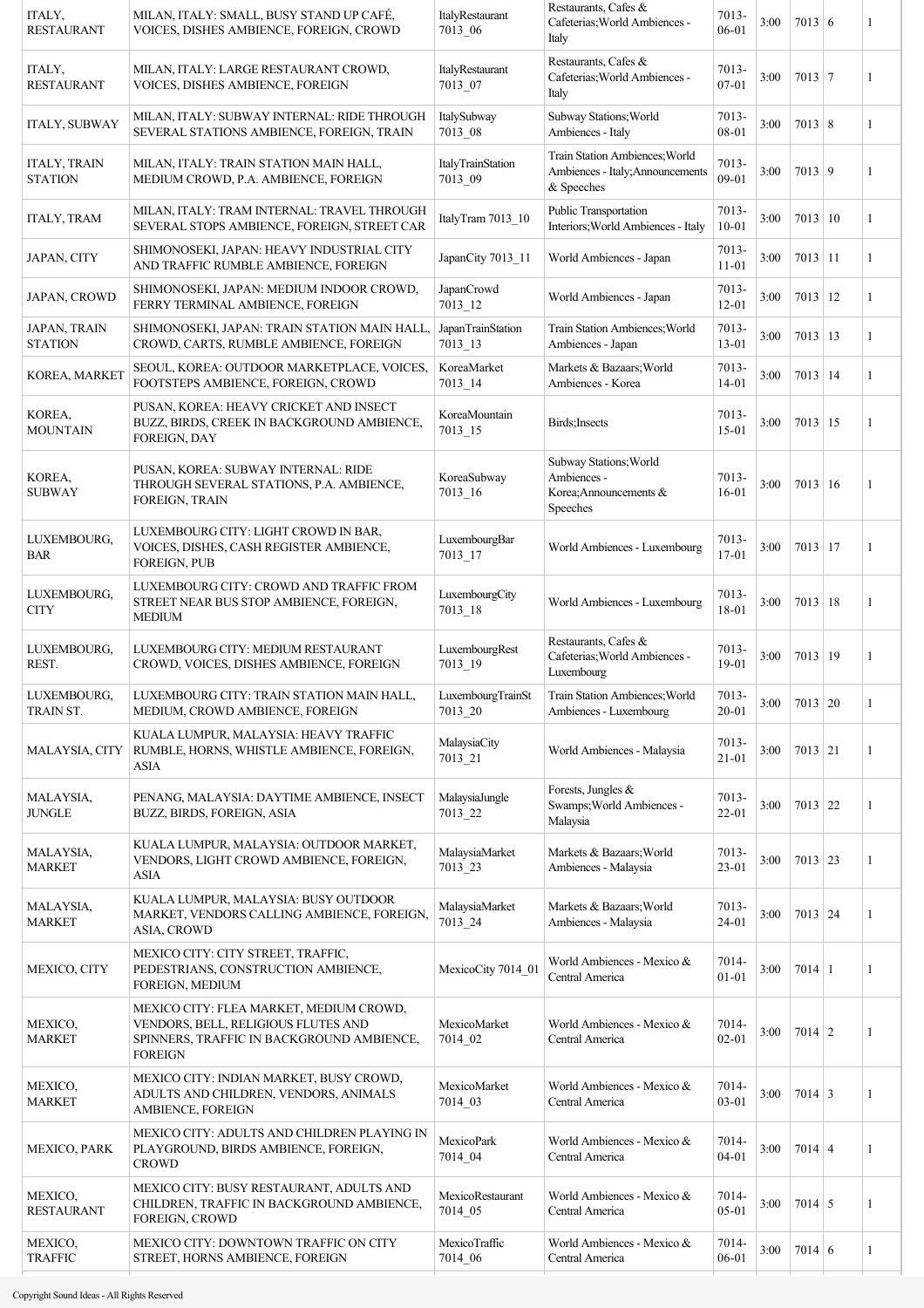| NEPAL, VILLAGE                  | NEPAL: MORNING BIRDS, DOGS, DISTANT RUMBLE<br>AMBIENCE, FOREIGN                                          | NepalVillage<br>7014_07              | World Ambiences - Africa                                                                  | 7014-<br>$07 - 01$    | 3:00 | $7014$ 7         | 1 |
|---------------------------------|----------------------------------------------------------------------------------------------------------|--------------------------------------|-------------------------------------------------------------------------------------------|-----------------------|------|------------------|---|
| NEPAL, VILLAGE                  | NEPAL: BUSY MORNING BIRDS, DISTANT TRAFFIC,<br>DOG AMBIENCE, FOREIGN                                     | NepalVillage<br>7014_08              | World Ambiences - Africa                                                                  | 7014-<br>08-01        | 3:00 | $7014 \,   \, 8$ | 1 |
| NEPAL, VILLAGE                  | NEPAL: LATE NIGHT AMBIENCE, PEOPLE IN STREET,<br>DISTANT DOGS, FOREIGN                                   | NepalVillage<br>7014 09              | World Ambiences - Africa                                                                  | 7014-<br>$09-01$      | 3:00 | $7014$ 9         | 1 |
| NETHERLANDS,<br><b>BAR</b>      | AMSTERDAM, NETHERLANDS: MEDIUM CROWD,<br>BUSY, DISHES AMBIENCE, FOREIGN, PUB                             | NetherlandsBar<br>7014 10            | Bars & Pubs; World Ambiences -<br>Netherlands                                             | 7014-<br>$10 - 01$    | 3:00 | $7014 \mid 10$   | 1 |
| NETHERLANDS.<br><b>SUBWAY</b>   | AMSTERDAM, NETHERLANDS: SUBWAY STATION<br>PLATFORM, TRAINS, CROWD AMBIENCE, FOREIGN                      | NetherlandsSubway<br>7014 11         | Subway Stations; World<br>Ambiences - Netherlands                                         | 7014-<br>$11 - 01$    | 3:00 | $7014$   11      | 1 |
| NETHERLANDS,<br><b>TRAIN</b>    | AMSTERDAM, NETHERLANDS: TRAIN STATION<br>MAIN HALL, CROWD, P.A. AMBIENCE, FOREIGN                        | NetherlandsTrain<br>7014 12          | Train Station Ambiences; World<br>Ambiences -<br>Netherlands; Announcements &<br>Speeches | 7014-<br>$12 - 01$    | 3:00 | $7014$   12      | 1 |
| NETHERLANDS,<br><b>TRAM</b>     | AMSTERDAM, NETHERLANDS: TRAM SQUARE IN<br>CITY, BELLS, CROWD AMBIENCE, FOREIGN, STREET<br>CAR            | NetherlandsTram<br>$7014 - 13$       | World Ambiences - Netherlands                                                             | 7014-<br>$13 - 01$    | 3:00 | $7014$ 13        | 1 |
| POLAND, CITY                    | WARSAW, POLAND: STREET AMBIENCE, TRAFFIC,<br>PEDESTRIANS, TRAM BELLS, FOREIGN, MEDIUM                    | PolandCity 7014_14                   | World Ambiences - Poland                                                                  | 7014-<br>$14 - 01$    | 3:00 | $7014$   14      | 1 |
| POLAND, MALL                    | WARSAW, POLAND: OUTDOOR PEDESTRIAN MALL,<br>TRAFFIC IN BACKGROUND AMBIENCE, FOREIGN,<br><b>CROWD</b>     | PolandMall 7014 15                   | Shops & Stores; World<br>Ambiences - Poland                                               | 7014-<br>$15-01$      | 3:00 | $7014$   15      | 1 |
| POLAND,<br><b>MARKET</b>        | WARSAW, POLAND: OUTDOOR MARKET, MEDIUM<br>CROWD, TRAFFIC IN BACKGROUND AMBIENCE,<br><b>FOREIGN</b>       | PolandMarket<br>7014 16              | Markets & Bazaars; World<br>Ambiences - Poland                                            | 7014-<br>$16 - 01$    | 3:00 | $7014 \mid 16$   | 1 |
| POLAND,<br><b>RESTAURANT</b>    | WARSAW, POLAND: LARGE ACTIVE CROWD,<br>VOICES, DISHES AMBIENCE, FOREIGN                                  | PolandRestaurant<br>$7014 - 17$      | Restaurants, Cafes &<br>Cafeterias; World Ambiences -<br>Poland                           | 7014-<br>17-01        | 3:00 | $7014$   17      | 1 |
| RUSSIA, CROWD                   | ST. PETERSBURG, RUSSIA: SMALL INDOOR CROWD<br>TALKING AMBIENCE, FOREIGN                                  | <b>RussiaCrowd</b><br>7014_18        | World Ambiences - Russia                                                                  | 7014-<br>18-01        | 3:00 | $7014 \mid 18$   | 1 |
| RUSSIA, STORE                   | ST. PETERSBURG, RUSSIA: BUSY STORE NEAR CASH<br>AREA, BAGS, VOICES AMBIENCE, FOREIGN,<br>CROWD, GROCERY  | RussiaStore<br>7014_19               | Shops & Stores; World<br>Ambiences - Russia                                               | 7014-<br>19-01        | 3:00 | $7014$ 19        | 1 |
| RUSSIA,<br><b>THEATRE</b>       | ST. PETERSBURG, RUSSIA: MEDIUM CROWD IN<br>THEATRE AMBIENCE, FOREIGN, THEATER                            | RussiaTheatre<br>7014 20             | Theaters & Cinemas; World<br>Ambiences - Russia                                           | 7014-<br>$20 - 01$    | 3:00 | $7014 \mid 20$   | 1 |
| RUSSIA, TRAIN<br><b>STATION</b> | ST. PETERSBURG, RUSSIA: TRAIN STATION MAIN<br>HALL, MEDIUM CROWD AMBIENCE, FOREIGN                       | <b>RussiaTrainStation</b><br>7014_21 | Train Station Ambiences; World<br>Ambiences - Russia                                      | 7014-<br>$21 - 01$    | 3:00 | $7014 \mid 21$   | 1 |
| SCOTLAND,<br><b>CITY</b>        | GLASGOW, SCOTLAND: TRAFFIC, CITY RUMBLE,<br>PEDESTRIANS, CONSTRUCTION AMBIENCE,<br><b>FOREIGN, HEAVY</b> | ScotlandCity<br>7014_22              | World Ambiences - Scotland                                                                | 7014-<br>$22 - 01$    | 3:00 | $7014$ 22        | 1 |
| SCOTLAND,<br>$\rm CITY$         | GREENOCK, SCOTLAND: GENERAL CITY RUMBLE<br>FROM APARTMENT AMBIENCE, FOREIGN, MEDIUM                      | ScotlandCity<br>7014 23              | World Ambiences - Scotland                                                                | 7014-<br>23-01        | 3:00 | $7014$ 23        | 1 |
| SCOTLAND,<br><b>CROWD</b>       | EDINBURGH, SCOTLAND: LARGE CROWD AT<br>OUTDOOR BAR AMBIENCE, FOREIGN                                     | ScotlandCrowd<br>7014 24             | Bars & Pubs; World Ambiences -<br>Scotland                                                | 7014-<br>24-01        | 3:00 | $7014$ 24        | 1 |
| SCOTLAND,<br><b>FOREST</b>      | ABERFOYLE, SCOTLAND: DAWN CHORUS OF<br>MORNING BIRDS AMBIENCE, FOREIGN, EUROPE                           | ScotlandForest<br>7015_01            | Forests, Jungles &<br>Swamps; World Ambiences -<br>Scotland                               | 7015-<br>$01 - 01$    | 3:00 | $7015 \mid 1$    | 1 |
| SCOTLAND,<br>LAKE               | LOCH LOMOND, SCOTLAND: WATER LAP ON<br>SHORE, GENTLE BREEZE AMBIENCE, FOREIGN,<br><b>WAVES</b>           | ScotlandLake<br>7015_02              | Farm, Rural & Countryside<br>Ambiences; World Ambiences -<br>Scotland                     | $7015 -$<br>$02 - 01$ | 3:00 | $7015 \mid 2$    | 1 |
| <b>SPAIN, MALL</b>              | VALENCIA, SPAIN: PEDESTRIAN MALL, VOICES,<br>FOOTSTEPS AMBIENCE, FOREIGN, SHOPPING,<br><b>CROWD</b>      | SpainMall 7015 03                    | Shops & Stores; World<br>Ambiences - Spain                                                | $7015 -$<br>$03 - 01$ | 3:00 | $7015 \mid 3$    | 1 |
| <b>SPAIN, MARKET</b>            | VALENCIA, SPAIN: LARGE INDOOR MARKET,<br>CROWD, VENDORS AMBIENCE, FOREIGN                                | SpainMarket<br>7015_04               | Shops & Stores; World<br>Ambiences - Spain                                                | 7015-<br>$04 - 01$    | 3:00 | $7015 \mid 4$    | 1 |
| SPAIN,<br><b>RESTAURANT</b>     | VALENCIA, SPAIN: LIGHT RESTAURANT CROWD,<br>VOICES, DISHES AMBIENCE, FOREIGN                             | SpainRestaurant<br>7015 05           | Restaurants, Cafes &<br>Cafeterias; World Ambiences -<br>Spain                            | 7015-<br>$05 - 01$    | 3:00 | $7015 \mid 5$    | 1 |
| SPAIN,<br><b>RESTAURANT</b>     | VALENCIA, SPAIN: BUSY CROWD, VOICES, DISHES,<br>KITCHEN NOISES AMBIENCE, FOREIGN                         | SpainRestaurant<br>7015_06           | Restaurants, Cafes &<br>Cafeterias; World Ambiences -<br>Spain                            | 7015-<br>06-01        | 3:00 | $7015 \mid 6$    | 1 |
| SWITZERLAND,<br><b>BAR</b>      | ZURICH, SWITZERLAND: LARGE, BUSY CROWD<br>AMBIENCE, FOREIGN, PUB                                         | SwitzerlandBar<br>7015_07            | Bars & Pubs; World Ambiences -<br>Switzerland                                             | 7015-<br>$07 - 01$    | 3:00 | $7015$ 7         | 1 |
| SWITZERLAND,<br><b>CITY</b>     | ZURICH, SWITZERLAND: STREET AMBIENCE,<br>PEDESTRIANS, TRAMS, FOREIGN, MEDIUM                             | SwitzerlandCity<br>7015 08           | World Ambiences - Switzerland                                                             | 7015-<br>08-01        | 3:00 | $7015 \,   \, 8$ | 1 |
| SWITZERLAND,<br><b>MALL</b>     | ZURICH, SWITZERLAND: SHOPPING MALL<br>CONCOURSE, BUSTLING CROWD AMBIENCE,<br><b>FOREIGN</b>              | SwitzerlandMall<br>7015_09           | Shops & Stores; World<br>Ambiences - Switzerland                                          | $7015 -$<br>09-01     | 3:00 | $7015$ 9         | 1 |
|                                 |                                                                                                          |                                      |                                                                                           |                       |      |                  |   |